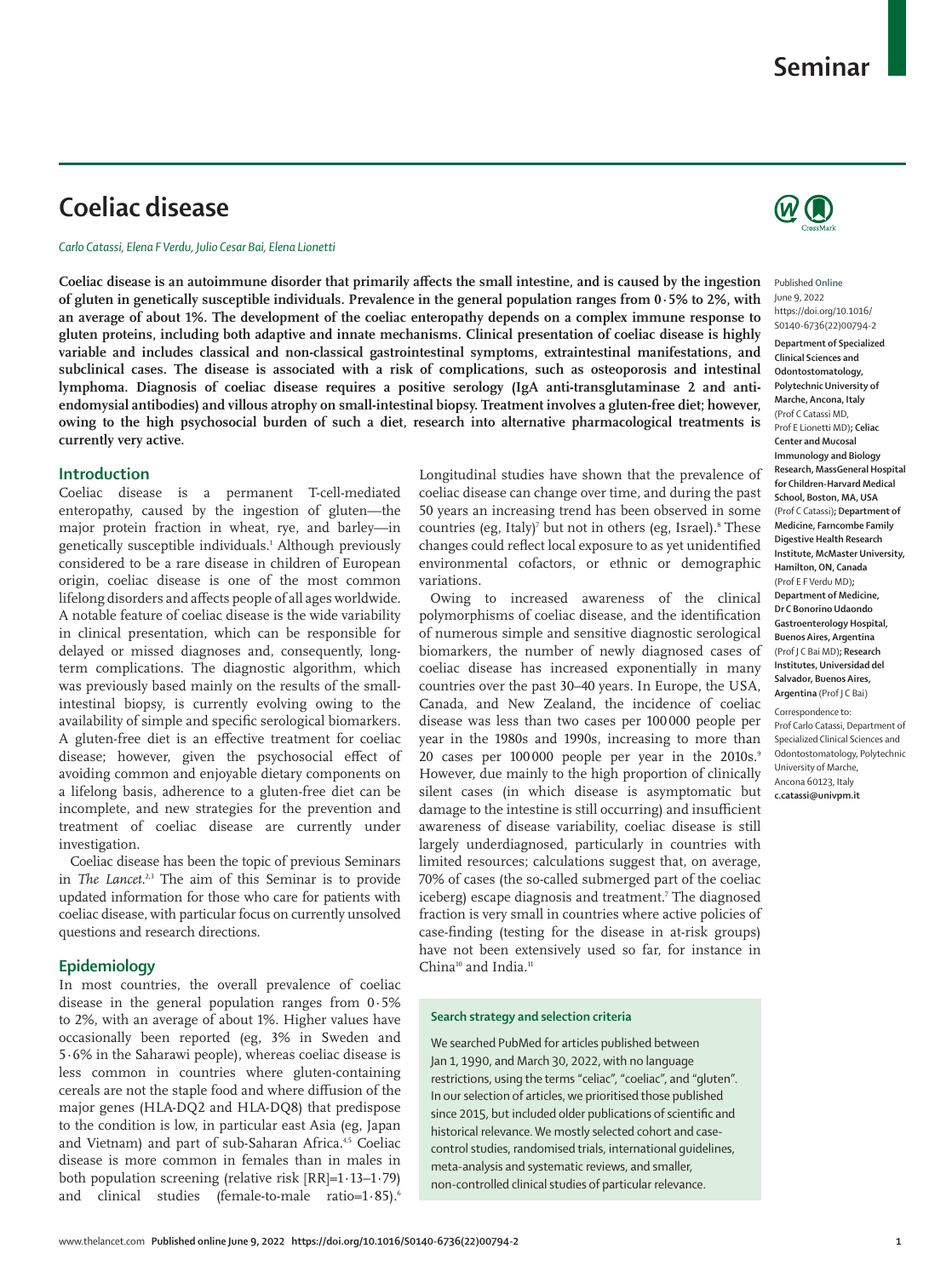## **Pathogenesis Necessary causes**

## *Genetic factors*

People with a family history of coeliac disease have a 10–15% risk of developing the disease in their lifetime, and a 50–75% concordance is seen among monozygotic twins. By far the most important genetic factors are MHC class II genes. Around 90% of patients with coeliac disease express HLA-DQ2.5 (alleles: *HLA-DQA1\*05:01* and *HLA-DQB1\*02:01*). With few exceptions, the remaining patients usually express either HLA-DQ2.2 (alleles: *HLA-DQA1\*02:01* and *HLA-DQB1\*02:02*; ~5%) or HLA-DQ8



#### *Figure 1:* **Pathophysiology of coeliac disease**

Ingested gluten is partially digested by a combination of host (digestive) and microbial (small intestinal microbiota) enzymes, then transported mainly through transcellular, and possibly paracellular, pathways to the lamina propria. Activated transglutaminase 2 (TG2; also known as tissue transglutaminase)—an enzyme that is expressed in many cell types and is secreted during inflammatory conditions to the extracellular matrix deamidates glutamine residues in gluten peptides, which enhances the efficiency of peptide binding to the HLA-DQ2 or HLA-DQ8 groove of antigen-presenting cells (APC). TG2 also mediates crosslinking, leading to TG2-gluten complexes that can activate B cells to produce autoantibodies. Gluten-specific CD4<sup>+</sup>T helper 1 cells secrete pro-inflammatory mediators such as interferon (IFN) γ, interleukin (IL)-12 and tumour necrosis factor. The interaction of extracellular TG2 with the gluten peptides induces TG2-specific B-cell clones that produce autoantibodies against TG2, which are used as a sensitive and specific serological diagnostic tool. B cells can also internalise TG2–gluten complexes, and release deamidated gluten peptides that bind to HLA-DQ2 or HLA-DQ8 and further activate the gluten-specific T cells. Infectious or inflammatory cues upregulate stress markers (MHC class I chain-related proteins A [MICA] and B [MICB], and HLA class I histocompatibility antigen, alpha chain E [HLA-E]) in intestinal epithelial cells. Cytotoxic transformation of intraepithelial lymphocytes (IELs) interact with intestinal epithelial cells through natural killer cell receptors. Pro-inflammatory cytokines, such as IL-15, drive IEL cytotoxicity, contributing to tissue destruction and intestinal atrophy.<sup>18,19</sup> TCR=T-cell receptor.

(alleles: *HLA-DQA1\*03:01* and *HLA-DQB1\*03:02*; ~5%). Patients who are homozygous for HLA-DQ2 have a higher risk of disease development than do heterozygous individuals.12,13 From genome-wide association studies, 41 additional non-HLA loci were found to be associated with coeliac disease.<sup>14</sup> These genetic factors, which individually have a small contribution to disease development, are involved in the regulation of various aspects of the immune system and barrier function, and could modulate disease presentation and phenotype.15

#### *Dietary gluten*

Gluten is a collective term for the storage proteins of wheat, rye, and barley. These proteins, which characteristically contain a high proportion of proline and glutamine residues, are named prolamins. Wheat prolamins include gliadins (α, γ, and ω gliadins) and glutenins (low-molecular-weight and high-molecularweight fractions),<sup>16</sup> whereas rye prolamins are termed hordeins and barley prolamins are termed secalins. Gluten proteins drive the adaptive immune response in coeliac disease. Gastric and pancreatic enzymes are unable to fully break down these proteins, in part due to their unusual repetitive sequences, $\sigma$  and this proteolytic stability is a key factor for their immunogenicity.

## **Additional environmental triggers**

Gluten intake and a genetic predisposition to coeliac disease are common in the general population. Additional environmental factors, such as infections and gluten dose, together with quantitative and qualitative changes in the intestinal microbiome, are likely to have a role in the development of disease, and are currently under investigation. The pathophysiological cascade of events that begins with an adaptive and innate immune response to gluten proteins and leads to the development of the coeliac autoimmunity and enteropathy is shown in figure 1.

## **Clinical picture**

Coeliac disease is a so-called clinical chameleon, and can present at any age with various manifestations. Depending on the clinical features at the time of diagnosis, coeliac disease can be divided into classical, non-classical, and subclinical forms. The classical form, which is more common in children younger than 5 years, presents with chronic diarrhoea, poor appetite, weight loss, abdominal distension, muscle wasting, and mood changes.<sup>1,20</sup> A delay in diagnosis can rarely lead to a life-threatening coeliac crisis, which is characterised by watery diarrhoea, marked abdominal distension, dehydration, electrolyte imbalance, hypoalbuminaemia, hypotension, and lethargy. Acute or recurrent intestinal intussusception is another possible manifestation.<sup>21</sup> Non-classical coeliac disease is the most common presentation and is characterised by non-specific intestinal complaints (eg, recurrent abdominal pain, bloating, and diarrhoea or constipation), extraintestinal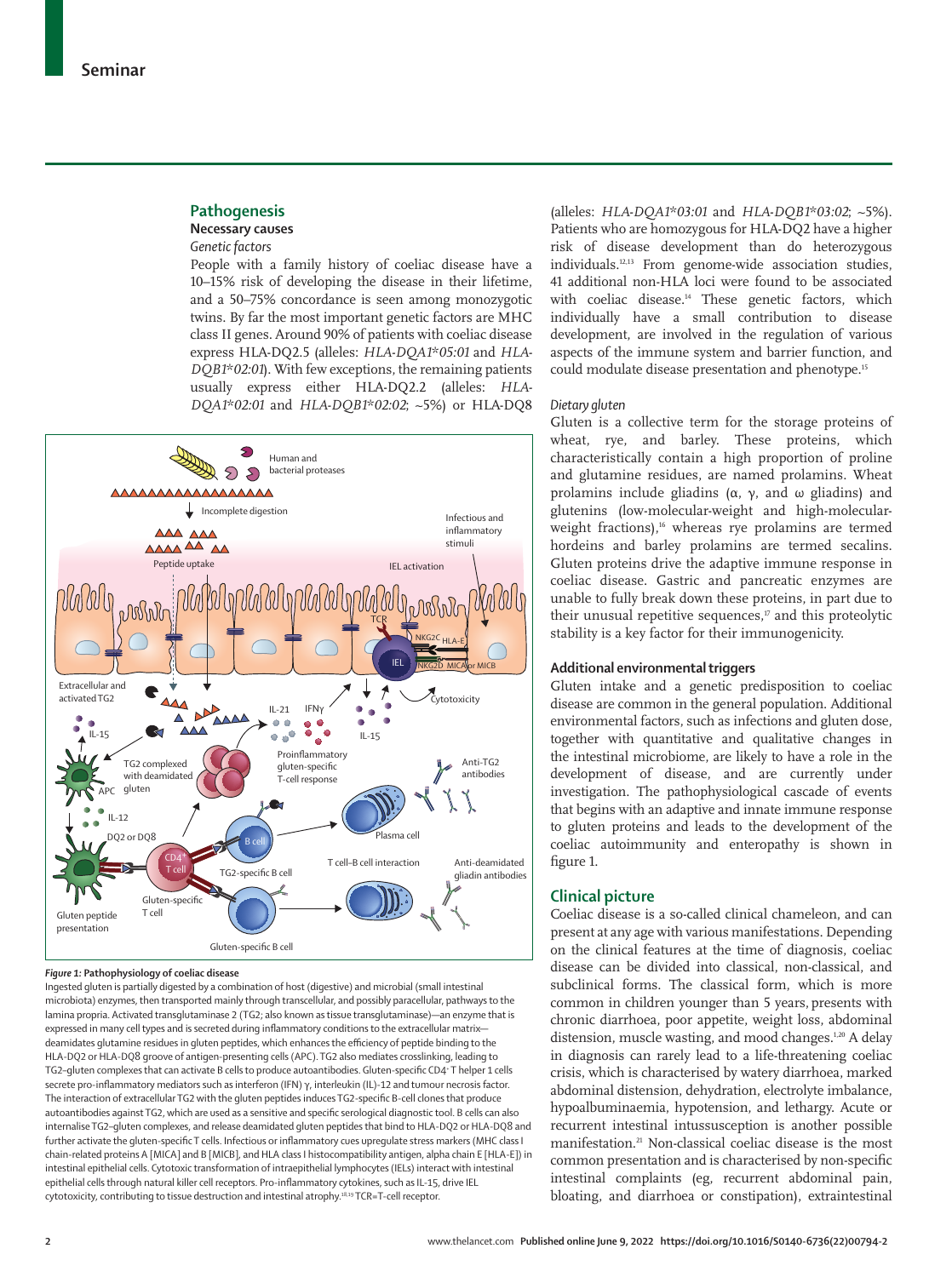|                                            | Clinical aspects                                                                                                                                                                                                                                                                                          | <b>Diagnosis</b>                                                                                                                                                                                                                            | Comments                                                                                                                                                                                                                                                 |
|--------------------------------------------|-----------------------------------------------------------------------------------------------------------------------------------------------------------------------------------------------------------------------------------------------------------------------------------------------------------|---------------------------------------------------------------------------------------------------------------------------------------------------------------------------------------------------------------------------------------------|----------------------------------------------------------------------------------------------------------------------------------------------------------------------------------------------------------------------------------------------------------|
| Iron deficiency anaemia                    | Can present with fatique, irritability,<br>lethargy, concentration difficulties,<br>dizziness, pallor, headache, alopecia,<br>dry hair or skin, koilonychia, or atrophic<br>qlossitis                                                                                                                     | Full blood count shows anaemia and<br>microcytic, hypochromic red blood cells,<br>with an increased red blood cell<br>distribution width (anisocytosis), and<br>low ferritin concentrations                                                 | One of the most frequent extraintestinal<br>manifestations of coeliac disease; can<br>improve with gluten-free diet alone, but<br>iron supplementation is sometimes<br>necessary                                                                         |
| Short stature                              | Height $\leq$ 2 SD score or below the third<br>percentile of height for age                                                                                                                                                                                                                               | Anthropometric measures;<br>growth hormone resistance with low<br>concentrations of IGF-1 might be<br>observed                                                                                                                              | Most common cause of disease-related<br>short stature; catch-up growth is<br>expected within 1-2 years of gluten-free<br>diet                                                                                                                            |
| Coeliac hepatitis                          | Asymptomatic                                                                                                                                                                                                                                                                                              | Increased blood levels of<br>aminotransferases; no specific<br>histological changes                                                                                                                                                         | Promptly reversible with a gluten-free<br>diet; should be differentiated from<br>autoimmune hepatitis, which is<br>sometimes associated with coeliac<br>disease                                                                                          |
| Defects in dental enamel                   | Symmetrically affect deciduous and,<br>more frequently, permanent teeth, and<br>can range from colour defects (grade 1)<br>to structural defects (grade 2-4)                                                                                                                                              | Clinical examination by an experienced<br>dentist                                                                                                                                                                                           | Early diagnosis of coeliac disease seems<br>to prevent the development of dental<br>defects                                                                                                                                                              |
| Osteopenia or osteoporosis                 | Can cause an increased risk of fractures                                                                                                                                                                                                                                                                  | Dual x-ray densitometry shows reduced<br>bone mineral density                                                                                                                                                                               | In children, osteopenia or osteoporosis<br>can be reversed by a gluten-free diet<br>with restoration of normal peak<br>densitometric values; in adults, bone-<br>mineral density improves but rarely<br>normalises                                       |
| Unexplained fertility-related<br>disorders | Delayed puberty, infertility, miscarriage,<br>premature birth, or small-for-<br>gestational-age infant                                                                                                                                                                                                    | Obstetrics consultation                                                                                                                                                                                                                     | The prevalence of coeliac disease among<br>patients with unexplained infertility<br>ranges from 4% to 10.3%; hormonal<br>imbalances and nutritional deficiencies<br>could be responsible for infertility, which<br>might resolve with a gluten-free diet |
| Epilepsy                                   | Generally drug-resistant epilepsy;<br>occipital calcifications might be found                                                                                                                                                                                                                             | Electroencephalogram and magnetic<br>resonance imaging                                                                                                                                                                                      | A gluten-free diet could reduce seizure<br>frequency or help to reduce the dose of<br>or wean off of one or more antiseizure<br>medications                                                                                                              |
| Peripheral neuropathy                      | Generally presents with tingling, pain,<br>and numbness, initially in the hands and<br>feet                                                                                                                                                                                                               | Electromyography                                                                                                                                                                                                                            | Adherence to a strict gluten-free diet<br>can result in clinical improvement                                                                                                                                                                             |
| Gluten ataxia                              | Difficulty with arm and leg control, gait<br>instability, poor coordination, loss of fine<br>motor skills such as writing, problems<br>with talking, and visual issues; less than<br>10% of patients have intestinal<br>symptoms                                                                          | Neurological exam with combinations<br>of either magnetic resonance imaging<br>or magnetic resonance spectroscopy, or<br>computed tomography; presence of<br>antigliadin antibodies; only a third of<br>patients have enteropathy on biopsy | Mean age at onset 53 years; 20%<br>prevalence among all patients with<br>ataxias and 40% among patients with<br>sporadic ataxias                                                                                                                         |
| Dermatitis herpetiformis                   | An itchy rash usually occurring in the<br>elbows, extensor surfaces of the<br>forearms, knees, and buttocks, including<br>the sacral area; the rash is polymorphic,<br>consisting of small blisters, papules, and<br>erythema; erosions, crusts, and<br>postinflammatory hyperpigmentation<br>often occur | Biopsy of adjacent unaffected skin<br>showing granular deposits of IgA at the<br>dermal-epidermal junction; IgA anti-<br>transglutaminase 2 antibodies and<br>duodenal villous atrophy                                                      | Reversed by a gluten-free diet, but drug<br>treatment (dapsone) might be required;<br>patients are often highly sensitive to<br>traces of gluten                                                                                                         |
| Hyposplenism                               | Causes susceptibility to infections, with<br>increased risk especially of pneumococcal<br>infections                                                                                                                                                                                                      | Detection of thrombocytosis and pitted<br>red cells by phase-interference<br>microscopy on blood sample                                                                                                                                     | Whether hyposplenism can be reversible<br>with a gluten-free diet is still uncertain                                                                                                                                                                     |

manifestations (eg, persistent iron deficiency, chronic fatigue, or hypertransaminasemia), or other systemic manifestations or complications (table 1) including nutritional deficiencies (eg, vitamin D, vitamin B12, folate, iron, or zinc), arthralgia or arthritis, alopecia, recurrent stomatitis, and chronic urticaria.<sup>22-26</sup> Subclinical (clinically silent) coeliac disease is identified through either

screening programmes in the general population or casefinding in at-risk groups, such as relatives of individuals with coeliac disease. In adults, the higher prevalence of extraintestinal manifestations and associations at the time of diagnosis, and the development of long-term complications, seem to be the most notable differences from paediatric-onset coeliac disease.<sup>27</sup> The association of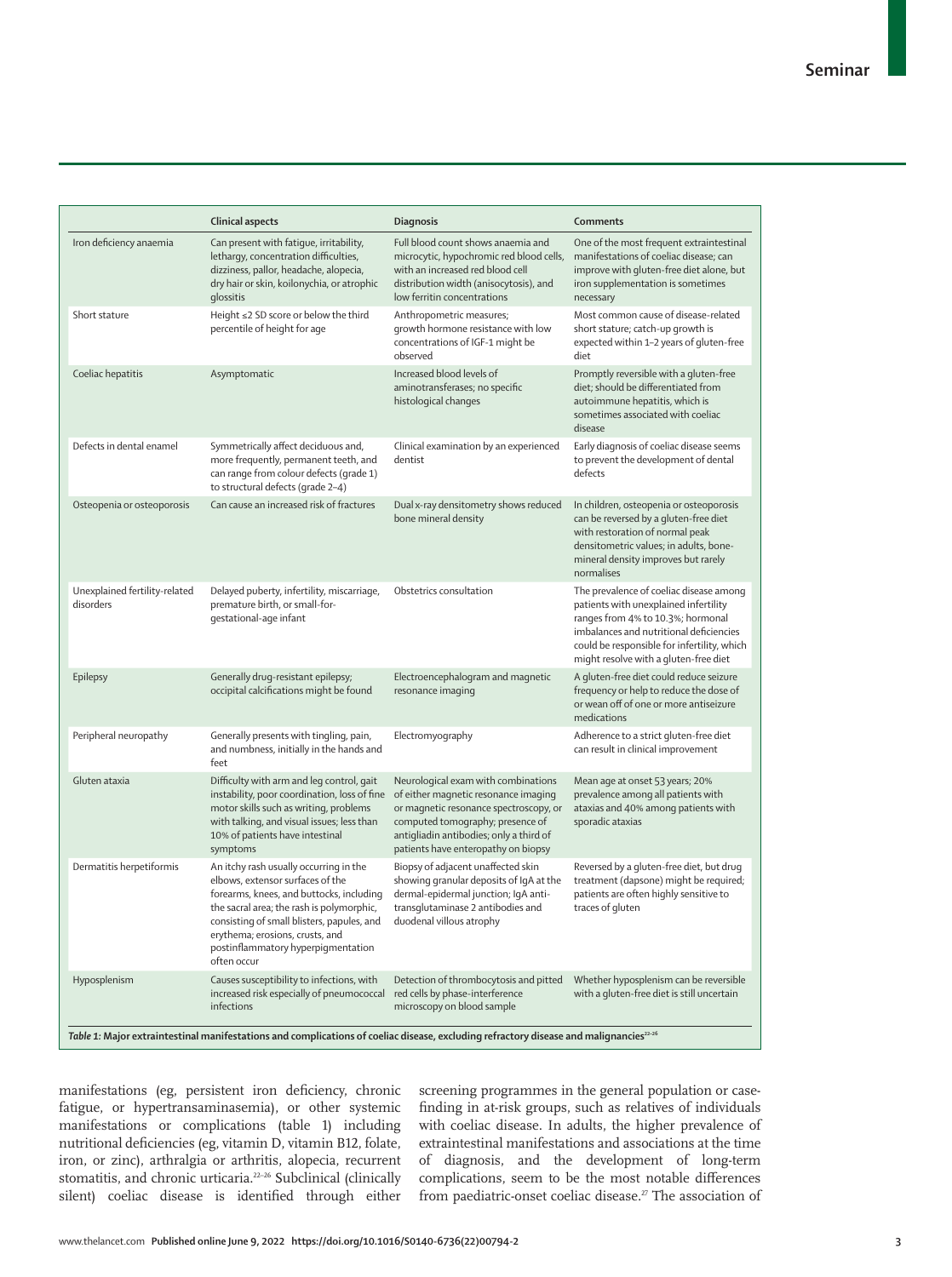## *Panel:* **Conditions other than coeliac disease that can cause duodenal lymphocytosis (Marsh type 1 lesion) or villous atrophy (Marsh type 3a–c)**

Modified from Lauwers and colleagues<sup>50</sup> and Leonard and colleagues.<sup>51</sup>

## **Duodenal lymphocytosis**

- Food allergy, non-coeliac gluten sensitivity
- Infection (eg, *Helicobacter pylori* or Giardiasis)
- Drugs (eg, non-steroidal anti-inflammatory drugs)
- Post-enteritis syndrome
- Immune deficiency (eg, selective IgA deficiency, common variable immune deficiency)
- Immune dysregulation (eg, autoimmune thyroiditis)
- Crohn's disease
- Pre-infiltrative intestinal T-cell lymphoma

#### **Villous atrophy**

- Environmental enteropathy
- Common variable immune deficiency
- Autoimmune enteropathy
- Drugs (eg, olmesartan or azathioprine)
- Food allergy
- Giardiasis
- Crohn's disease
- Eosinophilic enteritis
- Radiation enteritis

coeliac disease with some malignancies is seen almost exclusively in adults.<sup>28</sup>

Coeliac disease is significantly associated with other autoimmune diseases, in particular type 1 diabetes (associated coeliac disease in  $4.5\%$  of cases)<sup>29</sup> and Hashimoto's thyroiditis (odds ratio=4·0 of associated coeliac disease),<sup>30</sup> but also autoimmune hepatitis, primary biliary cholangitis,<sup>31</sup> Sjögren's syndrome, systemic lupus erythematosus, and systemic sclerosis.<sup>32</sup> Coeliac disease and autoimmune comorbidities are linked, at least in part, to HLA predisposing genes, but a possible role of gluten or other cofactors in triggering autoimmunity has also been suggested.<sup>20</sup> An increased risk of inflammatory bowel diseases is seen in patients with coeliac disease (RR=9·88); similarly, patients with inflammatory bowel diseases have a greater risk of coeliac disease (RR=3·96).<sup>33</sup> A strong association with microscopic colitis has also been reported; the condition was found to be 50 times more common in patients with coeliac disease than would be expected in the general population.<sup>34</sup> The prevalence of coeliac disease is also increased in people with genetic and chromosomal disorders, particularly selective IgA deficiency (associated coeliac disease in 15% of cases),<sup>35</sup> Down syndrome  $(9.8\%)$ ,<sup>36</sup> Turner syndrome  $(3.8\%)$ ,<sup>37</sup> and Williams syndrome  $(6.9\%)$ .<sup>38</sup>

All the previously mentioned manifestations, complications, and comorbidities are indications for a serological screen for coeliac disease.

## **Diagnosis**

## **Serological markers**

The development of coeliac disease is characterised by the appearance of serum autoantibodies, which nowadays have a central role in the diagnostic process. Anti-transglutaminase 2 (TG2) antibodies are directed against the major coeliac disease autoantigen. In people on a gluten-containing diet, the presence of IgA class anti-TG2 is highly sensitive and specific for active coeliac disease (>95%), and testing for these antibodies, together with or preceded by the measurement of total serum IgA to exclude selective IgA deficiency, is considered the best first-level screening test for coeliac disease.<sup>39-43</sup> A high concentration of serum IgA anti-TG2 is strongly associated with the presence of villous atrophy on small intestinal biopsy.44 Testing for IgG anti-TG2, although less accurate for diagnostic purposes than testing for IgA anti-TG2, can be indicated in individuals with associated selective IgA deficiency. Different methods are currently available for the determination of anti-TG2 antibodies: ELISA, fluorescent immunoassay, radioimmunoassay, and chemiluminescence. The reported interassay variability can occasionally be responsible for diagnostic uncertainty.45 IgA class anti-endomysial antibody (EMA) is directed against the TG2 antigen present in the endomysium in a tissue section. The EMA test is based on indirect immunofluorescence assays on a monkey oesophageal or human umbilical cord substrate. The specificity of IgA EMA is almost 100%, even higher than that of IgA anti-TG2.20 Because the results of the EMA determination procedure can vary between operators, and the test requires a primate substrate, it is not suitable for first-level screening for coeliac disease, but is an excellent confirmatory test. IgG class anti-deamidated gliadin peptide (DGP) is slightly less sensitive (88%) and specific (94%) than is IgA anti-TG2;<sup>46</sup> however, testing for IgG anti-DGP can be suitable for patients with selective IgA deficiency and for children younger than 2 years, because the appearance of IgG anti-DGP can precede that of IgA anti-TG2.<sup>47</sup> Occasionally, screening for IgA anti-DGP and IgG anti-DGP can be helpful to identify cases of coeliac disease in anti-TG2-negative individuals.48 Additionally, point-of-care tests for the determination of either IgA anti-TG2 or anti-DGP are available. Owing to lower sensitivity, such tests could find application as triage tests to decide whether the standard serological tests should be conducted.<sup>49</sup>

#### **HLA determination**

Screening for HLA-DQ2 and HLA-DQ8 can be useful in some circumstances. The risk of coeliac disease in the siblings of affected patients, for example, is almost absent in individuals who lack both HLA-DQ2 and HLA-DQ8, whereas this risk is 10–15% in siblings with a single copy of HLA-DQ2 or HLA-DQ8, and more than 20% in those with a double copy of HLA-DQ2.<sup>12</sup> Genotyping can also be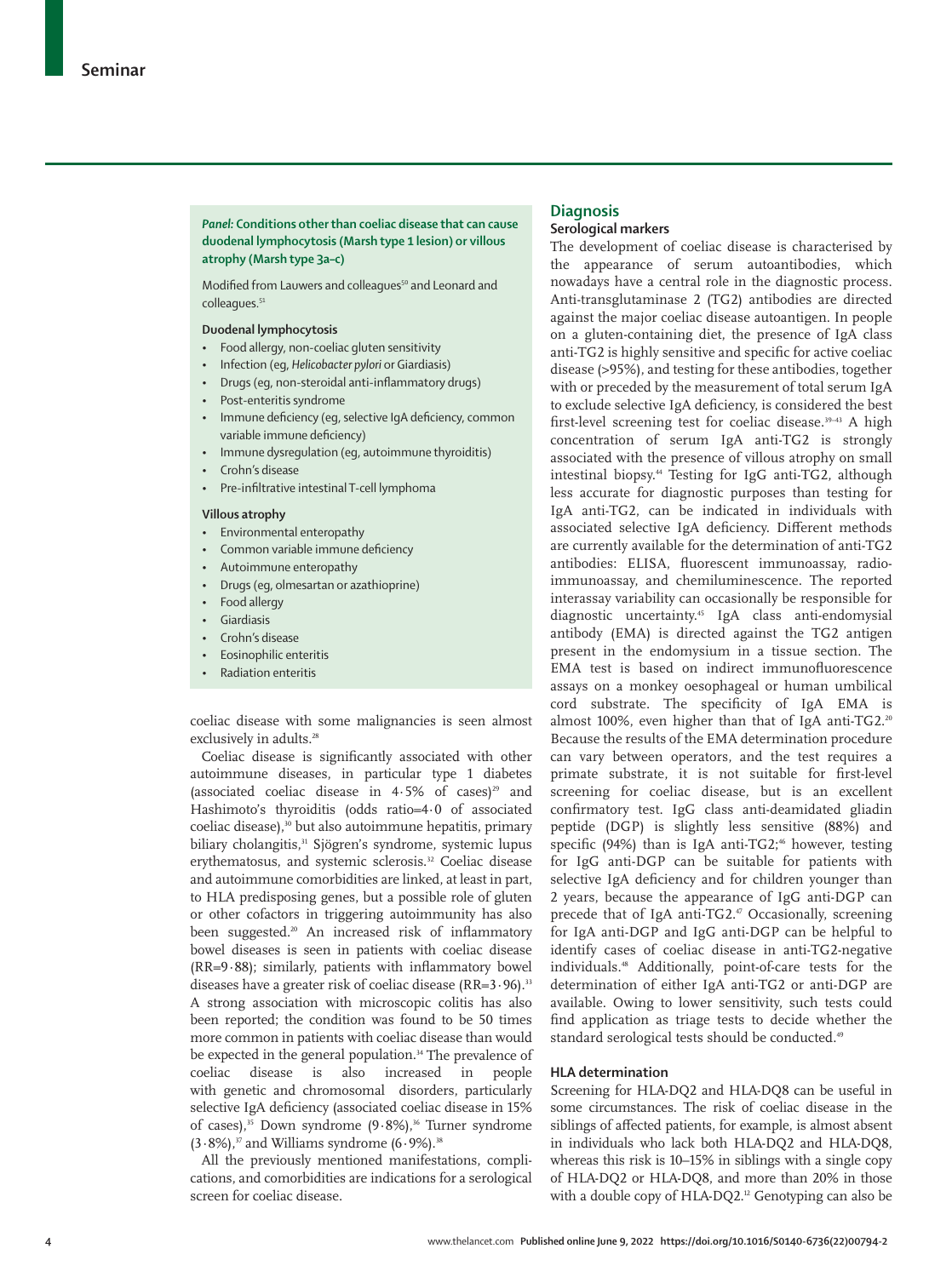useful for individuals who are already on a gluten-free diet but whose diagnosis is uncertain.

## **Small intestinal biopsy**

The typical histological picture of coeliac disease shows a severe villous atrophy with crypt hypertrophy and an increase in intraepithelial lymphocytes. However, the coeliac enteropathy is variable, ranging from duodenal lymphocytosis (an isolated increase of the intraepithelial lymphocyte count) to total villous atrophy (flat mucosa), and is not specific to coeliac disease, especially when the damage is not severe (panel).20,50,51 The extent of intestinal damage can be graded using different scores, with the Marsh classification modified by Oberhuber<sup>52</sup> being the most widely used for this purpose (figure 2). When a precise quantification of small-intestinal damage is needed, intestinal morphometry is used as the reference method, including measurement of the intraepithelial lymphocyte count, villous height, crypt depth, and ratio of villous height to crypt depth.<sup>54</sup> Small intestinal biopsies are conducted by upper gastrointestinal endoscopy, and multiple biopsy samples are taken from the duodenal bulb (at least two samples; to increase the diagnostic yield of coeliac disease)<sup>55</sup> and from the descending portion of the duodenum (at least four samples). Proper handling and orientation of specimens is important to avoid artifacts (eg, the tangential cut) that can impair evaluation of the biopsy sample.

## **Diagnostic criteria**

For children, owing to the tight correlation between high-titre IgA anti-TG2 plus IgA-EMA positivity and villous atrophy,<sup>4,56</sup> the current diagnostic guidelines<br>from the European Society for Paediatric European Gastroenterology, Hepatology and Nutrition include the option of omitting the small intestinal biopsy in children with an IgA anti-TG2 concentration of more than ten times the normal upper limit, and a positive IgA-EMA on a second blood sample.<sup>39</sup> This algorithm avoids the risks and cost of an endoscopy in at least 50% of children with suspected coeliac disease.<sup>56</sup> Conversely, a small intestinal biopsy is considered always necessary by the North American Society of Paediatric Gastroenterology, Hepatology and Nutrition, a recommendation that is motivated by an absence of standardisation of serological tests, variation in antibody concentrations between commercial assays, and the potential for missing additional gastrointestinal disorders.43 In adults, the finding of both a positive serology (particularly IgA anti-TG2) and the characteristic histological changes on small intestinal biopsy (Marsh type 3a–c) is still required for a diagnosis of coeliac disease.41,42 However, this recommendation could change



#### *Figure 2:* **Small intestinal histology in coeliac disease**

Classified according to the widely used Marsh-Oberhuber classification system.<sup>52</sup> Grade 0 is normal small intestinal mucosa, whereas grades 1–3c classify the variable degree of damage found in coeliac disease (grades 0–1 are usually found in potential coeliac disease, and grades 3a–c reflect the presence of coeliac disease-associated villous atrophy). A less subjective evaluation is the Quantitative-Mucosal Algorithmic Rule for Scoring Histology, which is based on the measurements of villous height (Vh) and crypt depth (Cd) and the intraepithelial lymphocyte count. Modified from Rostom and colleagues.<sup>53</sup>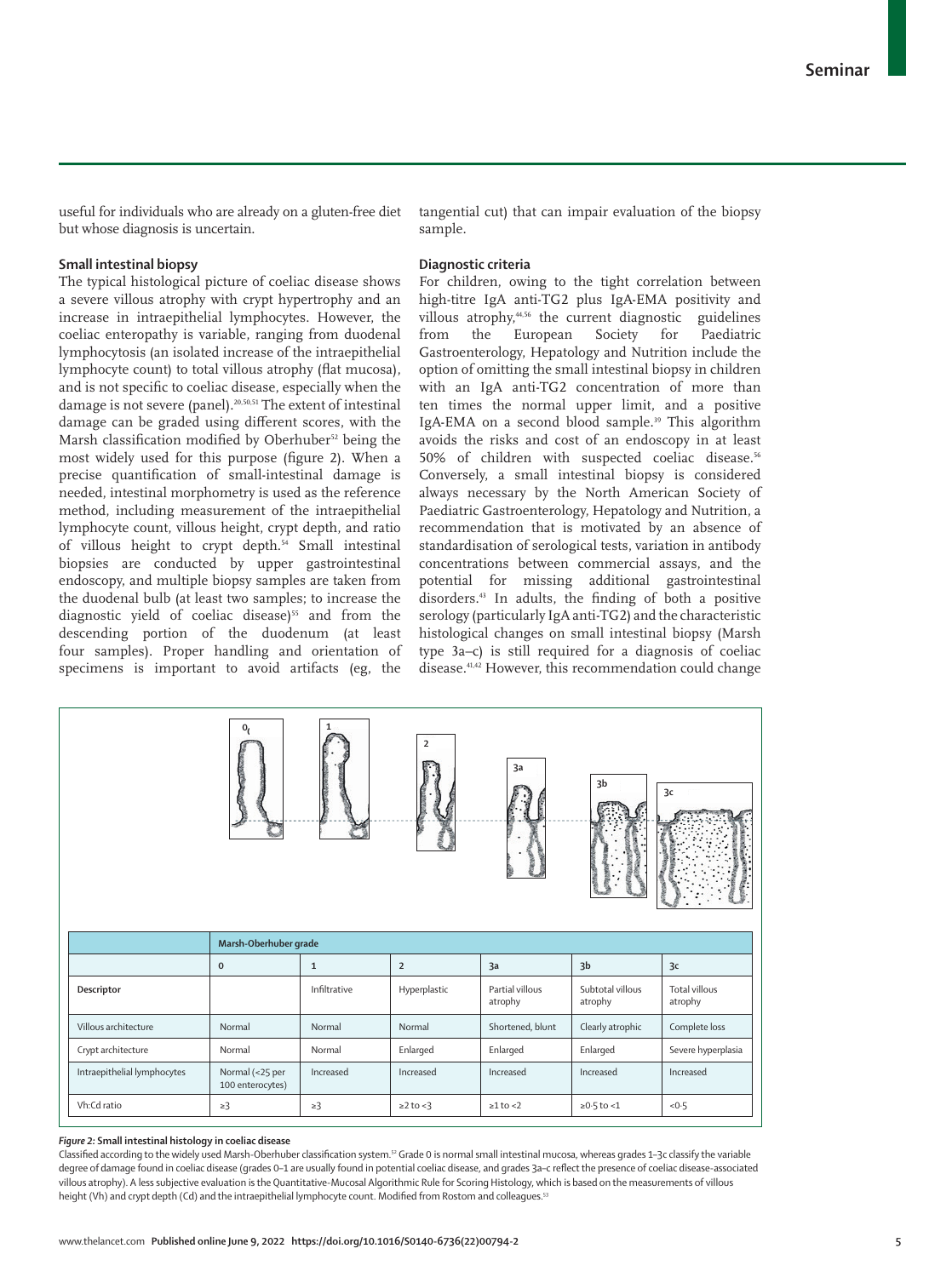in the near future, as studies have suggested that the biopsy-sparing algorithm could apply to adults as well as children.57

## **Potential coeliac disease**

Potential coeliac disease is defined by positivity of coeliac disease serological markers (IgA anti-TG2 and EMA) without duodenal villous atrophy (Marsh type 0 or 1).<sup>1</sup> Progression to coeliac disease (ie, Marsh type 3) occurs in 15–45% of cases.58,59 Patients with potential coeliac disease should be left on a normal gluten-containing diet and followed up at regular intervals by serology and, eventually, repetition of the small intestinal biopsy. A gluten-free diet might be recommended to patients who are symptomatic.<sup>39,41</sup> Long-term prospective studies are needed to clarify the possible triggers of progression to coeliac disease.

## **Difficult cases**

In most cases, the diagnostic process for coeliac disease is straightforward and the results of diagnostic tests are readily interpreted; however, borderline cases are observed (usually <10% of cases in clinical practice). First, patients can have symptoms that are suggestive of coeliac disease, but test negative for serological markers and show villous atrophy on small intestinal biopsy. After other small bowel enteropathies have been excluded (panel), the possibility of seronegative coeliac disease should be considered.41,42 Seronegative coeliac disease has been described in adults, with a low incidence  $\left( < 2\% \right)$  of all cases).<sup>51</sup> IgA anti-TG2 intestinal deposits have been reported in seronegative coeliac disease, suggesting that the coeliac disease autoimmune reaction might be confined to the gut.<sup>60</sup> Confirmation of diagnosis requires the finding of coeliacdisease-permissive genes (HLA-DQ2, HLA-DQ8, or both), and clear-cut clinical and histological improvement after starting the gluten-free diet. Second, discrepancies can exist between the anti-TG2 and EMA test results. For patients who have a low isolated titre of IgA anti-TG2, a shift can occur over time either to a fully expressed coeliac disease serological pattern or to the normalisation of anti-TG2.61 Conversely, EMA positivity with negative IgA anti-TG2 usually results from incorrect interpretation of the EMA test, sometimes related to positivity for antismooth-muscle antibodies. Third, the reliability of coeliac disease biomarkers can be poor in individuals with a very low intake of gluten-containing food (eg, relatives of a patient with coeliac disease<sup>62</sup> or individuals who have selfdiagnosed an intolerance to gluten<sup>63</sup>). So far these situations have been managed by a gluten challenge (ie, repetition of the test after at least 1–3 months of increased gluten exposure). Finally, coeliac diseasepredisposing genes (HLA-DQ2 and HLA-DQ8) can be absent. Although rare, this situation is still compatible with the diagnosis of coeliac disease  $\left($  <1% of cases),<sup>64</sup> provided that clinical, serological, and histological findings are strongly suggestive.

## **Refractory coeliac disease**

Refractory coeliac disease is a complication of adult coeliac disease that is characterised by persistent symptoms and mucosal damage despite following a strict gluten-free diet for 1 year.<sup>1</sup> Refractory coeliac disease can be primary (in patients who never respond to a gluten-free diet) or secondary (in patients who initially respond but subsequently worsen), and can be classified as type 1 (normal intraepithelial lymphocyte phenotype) or type 2 (abnormal intraepithelial lymphocyte phenotype).65 Histological findings and risk of complications in type 1 refractory coeliac disease are similar to those of untreated coeliac disease, and some researchers define this condition as non-responsive coeliac disease, in which chronic gluten contamination should be explored—especially in patients who show a persistent increase in coeliac disease autoantibody concentrations.<sup>66</sup> In patients with type 2 refractory coeliac disease, a massive infiltration of the gut epithelium by lymphocytes with clonal T-cell receptor rearrangements is seen and, in most cases, an unusual immunophenotype that reflects the origin of these lymphocytes from a small subset of innate T-intraepithelial lymphocytes. Type 2 refractory coeliac disease is a pre-lymphoma state, and is always a cause for concern because of its severe course, development of enteropathyassociated T-cell lymphoma in 30–50% of cases within 5 years of diagnosis, and high mortality.<sup>65</sup> Most patients with type 2 refractory coeliac disease are homozygous for HLA-DQ2, and mutations in genes regulating cell growth and proliferation have been described in these patients. Mutations activating the JAK1–STAT3 pathway seem to be the primary drivers of coeliac-disease-associated lymphomagenesis in both type 2 refractory coeliac disease and aggressive enteropathy-associated T-cell lymphoma.<sup>67,68</sup> Environmental drivers such as persistent gluten introduction, infections, and proinflammatory stimuli that increase production of interleukin-15 (IL-15) could also have a role.<sup>69</sup> The reported prevalence of type 2 refractory coeliac disease is 1–4% of total cases of coeliac disease,<sup>70</sup> which is probably an overestimation of the true community prevalence. Most patients with type 2 refractory coeliac disease are older than 40 years, with a female predominance, and have severe malabsorption symptoms such as persistent weight loss and diarrhoea.65,70 Despite persistent severe histological damage (Marsh type 3), most patients adhere to a strict gluten-free diet and show normal concentrations of coeliac disease autoantibodies. The type of refractory coeliac disease can be diagnosed according to the absence (type 1) or presence (type 2) of an abnormal phenotype of intraepithelial lymphocytes determined by immunohistochemistry, flow cytometry, or T-cell clonality analyses.<sup>71</sup> Type 2 refractory coeliac disease is characterised by clonal expansion of abnormal intraepithelial lymphocytes that lack surface markers CD3, CD8, and T-cell receptor (CD3s− CD8s− TCR− ) and preserved expression of intracellular CD3 (CD3e<sup>+</sup>).<sup>1,65</sup> Ulcerative jejunitis is a common complication of type 2 refractory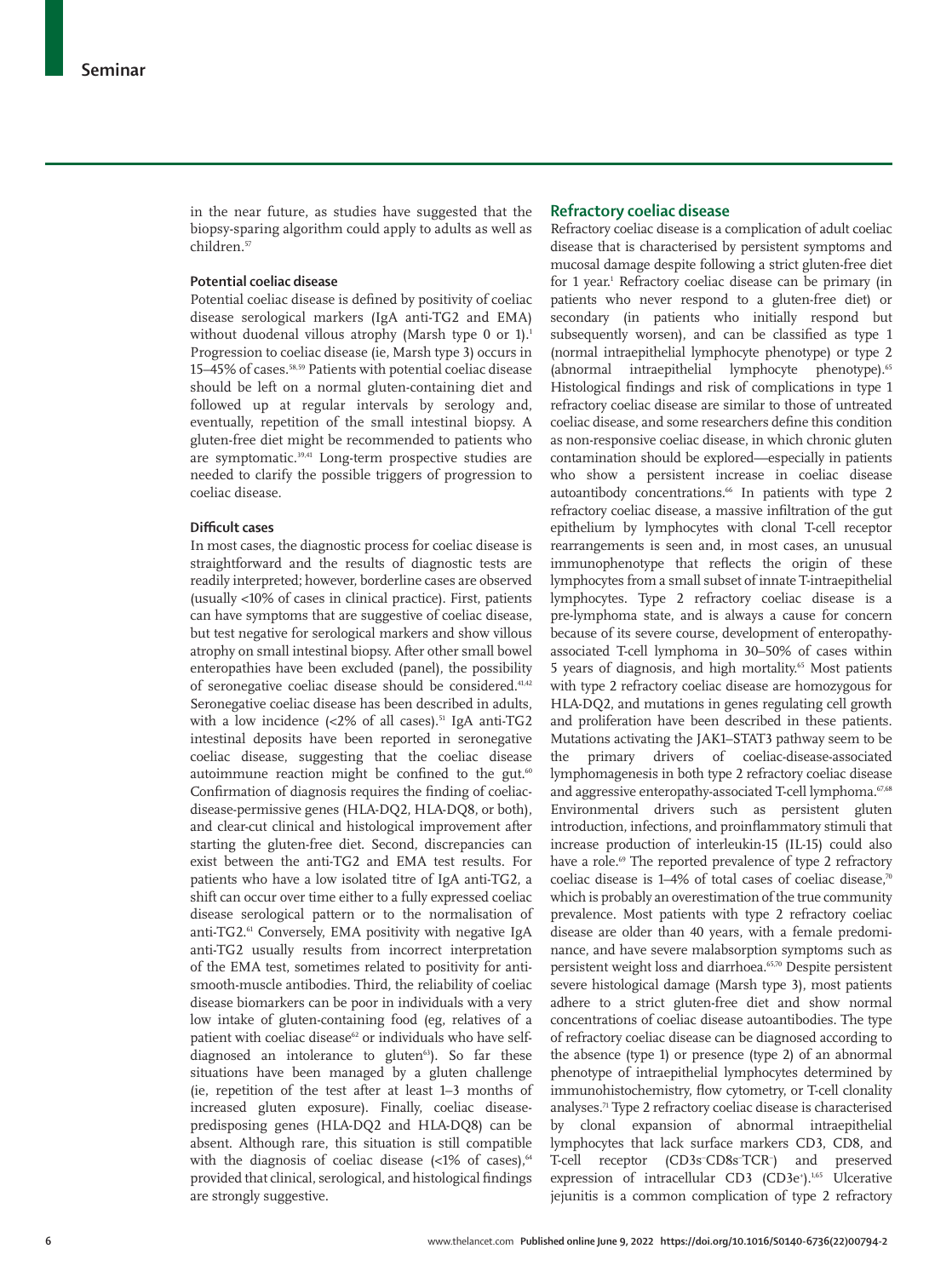coeliac disease that occurs in around 30% of patients.<sup>65</sup> In addition to enteropathy-associated T-cell lymphoma, other contributing factors to mortality include infections, severe malnutrition, and complications due to immunosuppressive therapy.

## **Malignancies and mortality risk associated with coeliac disease**

Coeliac disease is associated with an increased risk  $(RR=3.1)$  of non-Hodgkin lymphoma, especially of the T-cell type and primarily localised in the gut.<sup>28</sup> With an incidence of approximately 0·10 cases per 100 000 people per year, enteropathy-associated T-cell lymphoma is a rare form of non-Hodgkin lymphoma that specifically arises in patients with coeliac disease, and is either preexisting or concomitantly diagnosed. Enteropathyassociated T-cell lymphoma is more common in men, with a peak in the seventh decade of life.<sup>72,73</sup> Very few cases have been reported in children, and the condition has also been observed in patients on a strict gluten-free diet.74 In many cases, enteropathy-associated T-cell lymphoma is the end stage of type 2 refractory coeliac disease. The tumour is more frequently localised in the jejunum than the ileum and is often multifocal with ulcerative lesions. The neoplastic cells of enteropathyassociated T-cell lymphoma are most commonly positive for CD3e, CD7, CD103, and cytotoxic markers (TIA-1, granzyme B, and perforin), and negative for CD4, CD5, CD8, and CD56. CD30 expression is common. Treatment of enteropathy-associated T-cell lymphoma is difficult when the disease spreads, and long-term survival is extremely low (13% at 30 months).<sup>28</sup>

Small bowel carcinoma is a relatively uncommon cancer in the general population and has been linked to coeliac disease. In a retrospective study in Sweden, the risk of small bowel carcinoma in coeliac disease patients was significantly increased (hazard ratio  $[HR]=3.05$ ).<sup>75</sup> In some cases, coeliac disease is diagnosed at the time of, or subsequent to, the diagnosis of cancer. Most cases are found in the jejunum or duodenum, and the most common clinical features are pain, persistent iron deficiency anaemia, occult or overt haemorrhage, and obstructive signs. Non-compliance with a gluten-free diet is regarded as a risk factor for small bowel carcinoma. Early diagnosis leads to a better prognosis, and some studies have shown a high five-year survival (80%) depending on clinical, molecular, and histological phenotypic subtypes.76

Complications and risk of associated malignancies can increase overall mortality in coeliac disease. $\pi$  A cohort-based study in Sweden found a small but significant increased mortality risk (HR=1·21 [95% CI, 1·17–1·25]) in nearly 50 000 patients with coeliac disease compared with healthy controls. Individuals with coeliac disease were at increased risk of death from cancer and respiratory and cardiovascular diseases.72 The overall risk of cancer was higher, but was only significantly increased in the first year after diagnosis of coeliac disease (HR=2·47) and not subsequently, although the risks of haematological, lymphoproliferative, hepatobiliary, and pancreatic cancers persisted. By contrast, the prevalence of other malignancies (breast, pulmonary, and gynaecological cancers) seems to be lower in patients with coeliac disease than in the general population.73

## **Treatment**

Treatment of coeliac disease is based on adherence to a gluten-free diet. Gluten is found in wheat and related species (ie, kamut, emmer, einkorn, spelt, and triticale), rye, barley, and derivatives (eg, wheat flour, pasta, couscous, and seitan), with the exception of purified ingredients such as deglutinated wheat starch. Naturally gluten-free grains, such as rice, corn, buckwheat, millet, teff, amaranth, and quinoa, are allowed in a gluten-free diet.<sup>20</sup> Oats, a cereal rich in important nutrients such as fibre, unsaturated fatty acids, and antioxidants,<sup>78</sup> are well tolerated by most patients with coeliac disease;<sup>79</sup> however, some oat cultivars might still contain a few coeliac T-cellactivating sequences that can occasionally be responsible for disease reactivation.78 Purified oats can be included in a gluten-free diet after clinical remission has been obtained.80 According to guidelines from international regulatory agencies, commercially available gluten-free items must contain less than 20 mg/kg (20 parts per million) of gluten to remain within the safety threshold.78,81

A gluten-free diet is a nutritionally safe intervention that enables remission of the disease, including mucosal healing, without any major risks. However, studies have shown that such a diet can lead to insufficient intake of some nutrients over the long term, especially fibre, calcium, iron, folate, and other vitamins.82 Commercial gluten-free items can contain more simple sugars and fat than gluten-containing products; however, most studies have not found any increased risk of obesity or dyslipidaemia related to a gluten-free diet, most likely due to the restricted choice of food.<sup>83</sup> Because wheat is a staple food in many countries, eliminating gluten from the diet can have negative psychosocial effects and negative effects on quality of life.<sup>84</sup> The need to constantly consider the diet could be responsible for psychological disturbances, particularly during vulnerable periods such as adolescence.<sup>85</sup>

The complete elimination of gluten from the diet is more complex than it might seem. Naturally gluten-free items, such as oats and lentils,<sup>86</sup> can be cross-contaminated with gluten at different steps of the food-processing chain. Furthermore, gluten is a pervasive ingredient that is often added for its viscoelastic and stabilising properties and can be found in many unexpected items such as hamburgers, soy sauce, ready soups, dressings, and ice cream. Dining out (eg, at a restaurant, workplace, or school) also increases the risk of inadvertent gluten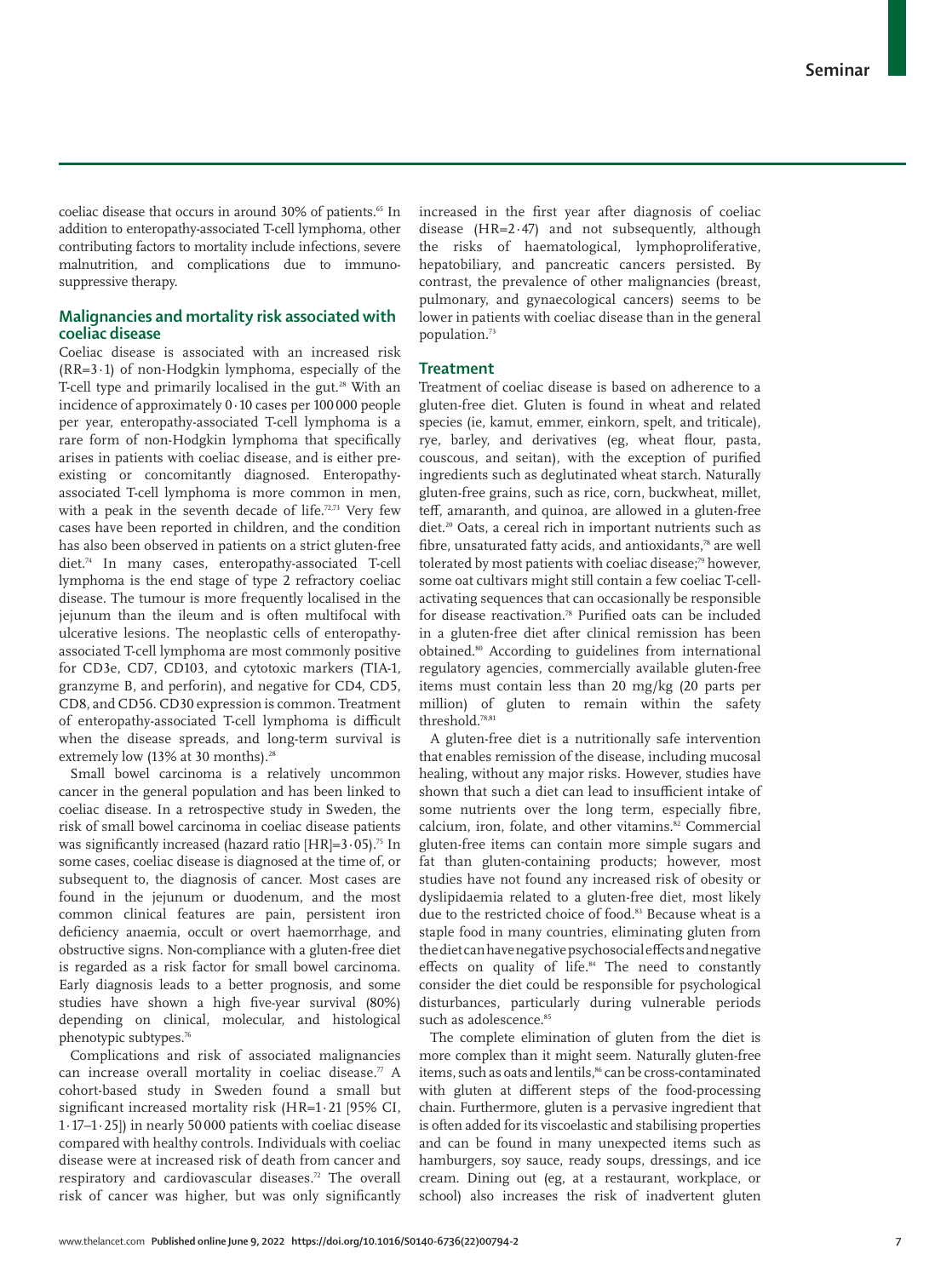exposure.78 Incomplete adherence to a gluten-free diet is more common in males, adolescents, and clinically silent cases.<sup>87</sup> The repeated ingestion of traces of gluten is often symptomless but can cause deterioration of the small intestinal mucosa.<sup>81</sup> Over the long term, incomplete mucosal healing has been associated with an increased risk of osteoporotic fractures and lymphoproliferative malignancies, but not mortality.<sup>88</sup>

## **Therapies in addition to a gluten-free diet**

Treatment of dysbiosis associated with coeliac disease has been attempted with administration of probiotics. A 2020 meta-analysis<sup>89</sup> investigated the efficacy of probiotics in coeliac disease and concluded that, although probiotics can improve persistent gastrointestinal symptoms in a subset of patients with coeliac disease on a gluten-free diet, the overall quality of data and evidence was low. Newgeneration probiotic therapies for coeliac disease that target specific mechanisms of disease, such as gluten metabolism or defective microbial-regulated pathways, or genetically engineered bacterial strains producing immune-regulatory molecules of interest, could show efficacy in the future. Nevertheless, many patients with coeliac disease regularly consume over-the-counter probiotics, mostly because of persistent symptoms.<sup>90</sup> Some of these products could be contaminated with gluten and patients should be advised to verify their gluten-free status.

Currently recommended treatment options of refractory coeliac disease include nutritional support, pharmacological agents (oral budesonide and azathioprine in type 1; oral budesonide or intravenous prednisone and cladribine in type 2) and autologous haemopoietic stem-cell transplantation in nonresponsive type 2 cases. $41,91,92$  A phase 2a randomised controlled trial of anti-IL-15 antibody (AMG 714) showed no reduction in aberrant intraepithelial lymphocyte populations (primary outcome), but found improvement in symptoms and other secondary endpoints, suggesting that further research is needed.<sup>93</sup>

## **Follow-up**

After diagnosis, periodic follow-up is recommended to monitor progress and wellbeing, evaluate compliance with a gluten-free diet, provide education about the disease, and ensure social support.<sup>39-43</sup> Patients on a strict gluten-free diet usually show improvement or resolution of symptoms during the first 6 months of treatment. However, persistence of symptoms is a common finding and can result from continuing ingestion of gluten or the emergence of conditions such as irritable bowel syndrome, lactose intolerance, small intestinal bacterial overgrowth, pancreatic insufficiency, or microscopic colitis.<sup>42</sup>

An expert dietician should be involved at diagnosis and during follow-up visits to assess the patient's current nutritional status, identify macronutrient and micronutrient intake, detect deficiencies and excesses, analyse eating habits and potential factors that affect access to a gluten-free diet, and monitor and evaluate dietary compliance.39–43 Patient questionnaires (eg, Biagi questionnaire,<sup>94</sup> Coeliac Dietary Adherence Test,<sup>95</sup> and Wessels questionnaire<sup>96</sup>) are available to standardise dietary evaluations. Haematological profiles, particularly iron and folate status, 25-hydroxyvitamin D concentrations, and other abnormal results at diagnosis, should be checked and any anomalies corrected. Persistence of iron deficiency is common and can be due to low iron intake, increased iron requirements secondary to catch-up growth, or persistent mucosal damage. Some patients with coeliac disease are refractory to oral iron supplementation and might require intravenous iron administration.23 Bone density should be measured at diagnosis in adults, especially women, and in younger patients who have additional risk factors for osteoporosis.<sup>41</sup>

IgA anti-TG2 should be monitored, ideally by the same assay used at diagnosis. A considerable reduction of IgA anti-TG2 titre is seen after a few months of a gluten-free diet; however, full normalisation of coeliac disease serology can take more than 2 years, particularly in individuals with very high IgA anti-TG2 levels at diagnosis.<sup>97</sup> A lack of progressive decline in antibody concentrations, or an increase in antibody concentrations at any stage, requires careful review of the diet. Owing to the frequent association with autoimmune thyroid disease, measurement of thyroid-stimulating hormone is advisable, especially in females. Other autoimmunity screening (eg, for type 1 diabetes autoantibodies) is not recommended. Adults should be vaccinated against pneumococci, *Haemophilus influenzae*, and meningococci, because of possible hyposplenism or functional asplenia associated with coeliac disease.41,42 Patients with coeliac disease can have a weaker than normal response to hepatitis B vaccination;<sup>98</sup> however, an increased risk of infection with hepatitis B virus has not been reported in patients with coeliac disease.99 The necessity and the timing of a follow-up small intestinal biopsy is still debated, although conducting this investigation after 1–2 years of a gluten-free diet is reasonable for patients who are older than 40 years at diagnosis or who have persistent symptoms.<sup>41,42</sup>

Online consultations for patients with coeliac disease save money, increase disease-specific health-related quality of life, and are satisfactory for most patients.<sup>100</sup> The COVID-19 pandemic strongly encouraged the implementation of E-healthcare for coeliac disease follow-up.101

## **Hot topics and research areas**

Despite great advances in the knowledge of coeliac disease, many questions remain unanswered and are currently the target of intense research activities.

## **Environmental triggers**

Why only a small percentage of individuals who are positive for HLA-DQ2 or HLA-DQ8 and who eat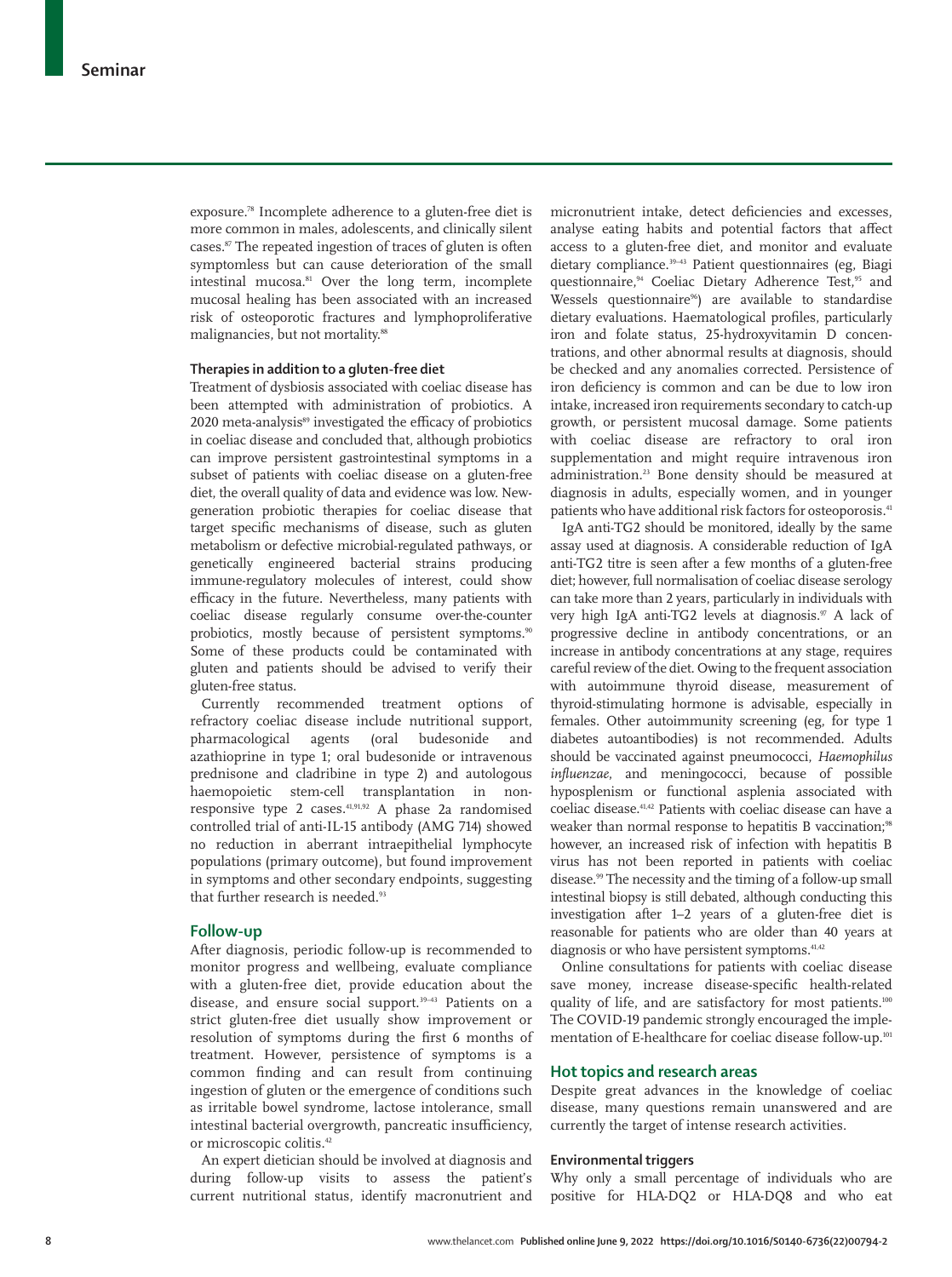gluten-containing food develop coeliac disease is unclear. Environmental factors besides gluten must be important at any age, including the amount and type of other wheat proteins consumed—in particular the amylase trypsin inhibitors, which are potent activators of innate immunity.102 Notably, ancient wheat varieties (such as einkorn) can contain different types and lower concentrations of amylase trypsin inhibitors, suggesting that the currently high frequency of coeliac disease could be facilitated by the widespread use of modern wheat varieties that are rich in amylase trypsin inhibitors.<sup>103</sup> Starting in the early 2000s, several longitudinal, multicentre cohort studies on genetically at-risk newborn babies, such as TEDDY (USA, Sweden, Finland, and Germany),<sup>104</sup> Prevent-CD (Spain, Italy, the Netherlands, Poland, Romania, and Croatia),105 CELIPREV (Italy),106 MoBa107 and MIDIA108 (Norway), and CD-GEMM (the USA, Italy, and Spain)<sup>109</sup> are shedding a light on possible environmental determinants of coeliac disease other than gluten. In terms of prenatal factors, maternal smoking<sup>107</sup> and high maternal gluten consumption<sup>110</sup> have been reported to increase the risk of coeliac disease, whereas high maternal fibre consumption reduces this risk.<sup>110</sup> The method of delivery (vaginal or caesarean) does not influence the risk of developing coeliac disease.104,111 With the exception of a single study, which suggests that early gluten introduction (at 4 months of age) reduces the risk of coeliac disease later in life,112 most available data show that breastfeeding and the timing of the introduction of gluten into the diets of infants has no role in the development of disease.105,106 Higher gluten intake during the first 5 years of life and shifts in the intestinal microbiome seem to be positively associated with the development of coeliac disease.<sup>113,114</sup> Viral infections, such as with rotavirus, $115$  reovirus, $116$  enterovirus, $117$  and paraechovirus,108 could trigger the development of coeliac disease.118 Vaccination against rotavirus infection could be protective, although data are inconclusive.<sup>118,119</sup> The use of antibiotics or proton-pump inhibitors in early infancy has been found to be associated with an increased risk of subsequent coeliac disease in some studies<sup>120,121</sup> but not in others.122 A better knowledge of the environmental triggers of coeliac disease could pave the way to the development of policies for the primary prevention of coeliac disease.

## **Role of the intestinal microbiome**

Longitudinal studies investigating predisease changes in the stool microbiome in children at risk of developing coeliac disease have identified several species that increase or decrease in abundance before disease onset.123 Similar to other chronic diseases, such as inflammatory bowel disease, a unique microbiome signature of coeliac disease has not been definitively identified. Variability is high across studies, due to a combination of factors such as clinical trial design, sampling site (duodenum *vs* faeces), population under study, and analytical methods.18 For this reason, and the fact that inferences on causality are difficult to draw from clinical studies, basic and translational studies have proven a valuable tool to increase mechanistic insight into the role of the microbiome in coeliac disease. Bacterial proteases (such as elastase) from opportunistic pathogens increase gluten antigenicity and enhance the immune reactivity of gluten-specific T cells in coeliac disease. Conversely, commensal bacteria such as *Lactobacillus* aid in the full digestion of gluten peptides, reducing their immunogenicity.124 The essential amino acid tryptophan is poorly metabolised by gut microbes present in the duodenum of patients with coeliac disease, leading to impaired activation of the aryl hydrocarbon receptor in the intestinal mucosa and subsequent inflammation.<sup>125</sup> Microbiome-driven mechanisms include pathways that are independent of bacterial elastase, such as the T-cell receptor cross-reactivity between gliadin and *Pseudomonas* peptides in HLA-DQ2.5-positive individuals.126 With the rapid advances in microbiome analysis, the next decade should reveal crucial information on proinflammatory and protective species and mechanisms involved in coeliac disease, which could lead to novel biotherapeutics.<sup>127</sup>

## **New diagnostic tools**

Tests that are currently used for the diagnosis of coeliac disease, including testing for coeliac disease autoantibodies, have limitations—in particular poor reliability in individuals on a low-gluten or gluten-free diet. A new HLA-DQ–gluten tetramer-based assay detects glutenreactive T cells and identifies patients with coeliac disease with a high level of accuracy, regardless of whether they are on a gluten-free diet.<sup>128</sup> Similarly, microRNAs (miRNAs; small, single-stranded, non-coding RNA molecules involved in RNA silencing and post-transcriptional regulation of gene expression) are consistently increased in patients with untreated and patients with treated coeliac disease, independent of gluten intake.129 Intestinal histology and concentrations of serum coeliac disease autoantibodies change slowly (over weeks or months) during gluten challenge, which can be a problem for clinical trials that test the efficacy of alternative treatments to a gluten-free diet. Measuring the mobilisation of glutenspecific T cells into the blood, originally with an enzymelinked immunoabsorbent spot assay and more recently with whole-blood cytokine release assays, is useful because the concentration of these T cells changes quickly after gluten exposure.130 After the administration of gluten peptides in patients treated for coeliac disease, the concentrations of at least 15 plasma cytokines, in particular IL-2, IL-8, and IL-10, increased within a few hours.131 IL-2 is the earliest, most sensitive marker of acute gluten exposure, and is consistently increased only 4 h after a  $3-6$  g gluten challenge.<sup>132</sup>

## **Monitoring adherence to a gluten-free diet**

A reliable and non-invasive tool for monitoring adherence to a gluten-free diet is still lacking. New biomarkers of gluten exposure in people on a gluten-free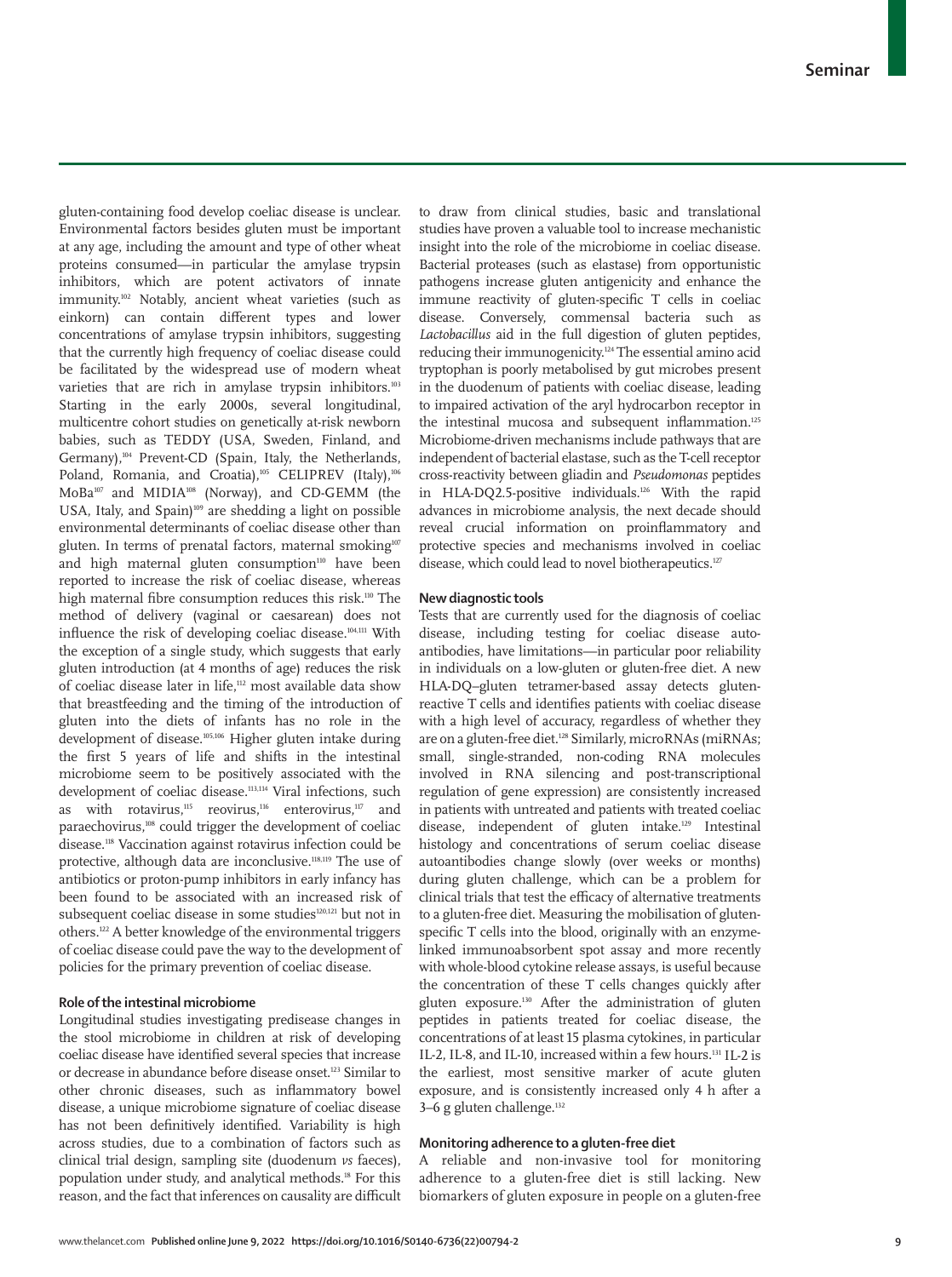|                                                                                                                                    | <b>Trial number</b>                                          | Clinical stage                                | Comments                                                                                                                                                                                                       |  |  |  |
|------------------------------------------------------------------------------------------------------------------------------------|--------------------------------------------------------------|-----------------------------------------------|----------------------------------------------------------------------------------------------------------------------------------------------------------------------------------------------------------------|--|--|--|
|                                                                                                                                    |                                                              |                                               | Microbial (Aspergillus niger) prolyl endoprotease enzyme cleaving proline-rich regions in gluten                                                                                                               |  |  |  |
| AN-PEP                                                                                                                             | NCT00810654                                                  | Phase 2 completed                             | Insufficient evidence of efficacy                                                                                                                                                                              |  |  |  |
| AN-PEP                                                                                                                             | NCT04788797                                                  | Phase 3 not done;<br>phase 4 study<br>ongoing | Commercially available as food<br>supplement (eg, GliadinX)                                                                                                                                                    |  |  |  |
| Barley-derived, glutamine-specific cysteine and microbial (Sphingomonas capsulata) prolyl<br>endoproteases (single or combination) |                                                              |                                               |                                                                                                                                                                                                                |  |  |  |
| EP-B2 (ALV001);<br>SC-PEP (ALVOO2)                                                                                                 |                                                              | Phase 1 completed                             | Modest degrading effect; no clinical<br>data available                                                                                                                                                         |  |  |  |
| Latiglutinase IMGX003<br>(EP-B2 + SC-PEP;<br>previously ALV003,<br>now synthetic<br>derivate)                                      | NCT01917630                                                  | Phase 2 completed                             | No effect on symptoms and<br>intestinal histology in treated<br>coeliac disease when compared<br>with placebo; <sup>145</sup> symptomatic<br>improvement restricted to<br>seropositive patients <sup>146</sup> |  |  |  |
| Engineered computationally designed enzyme                                                                                         |                                                              |                                               |                                                                                                                                                                                                                |  |  |  |
| TAK-062 (formerly<br>kuma062)                                                                                                      |                                                              | Phase 1 completed                             | Rapid degradation of gluten; <sup>147</sup> no<br>clinical data available yet                                                                                                                                  |  |  |  |
| Tight junction modulator                                                                                                           |                                                              |                                               |                                                                                                                                                                                                                |  |  |  |
| Larazotide acetate<br>(formerly AT-1001)                                                                                           | NCT01396213 and<br>NCT00492960                               | Phase 2b completed                            | Improvement of coeliac disease<br>symptoms on a gluten-free diet; <sup>148</sup><br>no effect on permeability                                                                                                  |  |  |  |
| Larazotide acetate<br>(formerly AT-1001)                                                                                           | NCT03569007                                                  | Phase 3 ongoing                               |                                                                                                                                                                                                                |  |  |  |
| <b>TG2 blocker</b>                                                                                                                 |                                                              |                                               |                                                                                                                                                                                                                |  |  |  |
| ZED1227                                                                                                                            | 2017-002241-30                                               | Phase 2a completed                            | Attenuated gluten-induced<br>duodenal mucosal damage and<br>possible improvement of coeliac<br>disease symptoms on a gluten-free<br>diet; no assessment of long-term<br>side-effects <sup>149</sup>            |  |  |  |
| ZED1227                                                                                                                            | 2020-004612-97                                               | Phase 2b ongoing                              |                                                                                                                                                                                                                |  |  |  |
| Anti-IL-15 monoclonal antibody                                                                                                     |                                                              |                                               |                                                                                                                                                                                                                |  |  |  |
| PRV-015 (formerly<br>AMG 714)                                                                                                      | NCT02637141                                                  | Phase 2a completed                            | Did not prevent mucosal damage<br>induced by gluten challenge;<br>improvement of diarrhoea; some<br>side effects <sup>150</sup>                                                                                |  |  |  |
| PRV-015 (formerly<br>AMG 714)                                                                                                      | NCT04424927                                                  | Phase 2b ongoing                              | Ongoing study in non-responsive<br>coeliac disease                                                                                                                                                             |  |  |  |
| Restoration of oral tolerance to gluten using nanoparticle technology                                                              |                                                              |                                               |                                                                                                                                                                                                                |  |  |  |
| TAK-101 (TIMP-GLIA)                                                                                                                | NCT03486990                                                  | Phase 1 completed                             | No serious adverse effects<br>reported <sup>151</sup>                                                                                                                                                          |  |  |  |
| TAK-101 (TIMP-GLIA)                                                                                                                | NCT03738475                                                  | Phase 2a completed                            | ~90% reduction in gliadin-specific<br>IFNy-producing cells and improved<br>histology after gluten challenge <sup>151</sup>                                                                                     |  |  |  |
| TAK-101 (TIMP-GLIA)                                                                                                                | NCT04530123                                                  | Phase 2b not yet<br>recruiting                |                                                                                                                                                                                                                |  |  |  |
|                                                                                                                                    | Table 2: Novel pharmacological therapies for coeliac disease |                                               |                                                                                                                                                                                                                |  |  |  |

diet are currently under investigation (eg, serum alkilresorcinol, $133$  intestinal fatty acid binding protein, $134$ citrullin,<sup>135</sup> and miRNAs<sup>136</sup>). Measurement of gliadin immunogenic peptides in stool or urine has been introduced to detect recent gluten ingestion in patients on a gluten-free diet.137,138 Several studies have shown that this assay is more sensitive than others for the detection of inadvertent gluten ingestion<sup>139</sup> and to predict mucosal healing.<sup>140</sup> However, the accuracy of gliadin immunogenic peptide analysis is currently under scrutiny, as data have shown a high rate of false positive and false negative results.141

## **New treatment strategies**

The selection of wheat varieties that contain no or reduced immunogenic gluten proteins could improve the quality of life of people on a gluten-free diet and possibly introduce new methods for the primary prevention of coeliac disease. Conventional mutation and breeding methods have not been successful, but new techniques of gene silencing (eg, RNA interference) or gene editing (eg, CRISPR-Cas9) represent an interesting new approach.142,143 A pilot study showed that a low-gluten RNA interference wheat line did not elicit an immune response after a short-term oral challenge in patients with treated coeliac disease.<sup>144</sup>

Recognition that a gluten-free diet is an imperfect therapy, combined with a detailed insight into the major pathogenesis steps in coeliac disease (figure 1), has led to considerable interest in the development of pharmacological agents. The main candidates that are currently in advanced clinical drug development include glutendegrading enzymes,<sup>145-147</sup> tight junction modulators,<sup>148</sup> specific inhibitors of TG2,<sup>149</sup> antibodies against key cytokines (eg, IL-15),<sup>150</sup> and strategies to induce tolerance to gluten.151 In table 2, we show the stage of clinical development, the target mechanisms, and the results achieved by the most promising pharmacological therapies according to our evaluation.<sup>145-151</sup> A 2021 review dealt with this topic in detail.152 One or more of these therapies are expected to be used as adjuncts to, rather than replacements for, a gluten-free diet, and so decrease complications due to accidental chronic gluten contamination.

## **Conclusions**

Coeliac disease is a common disorder in most countries. From a pathophysiological perspective, coeliac disease is a unique model of interaction between a known external dietary antigen (gluten) and other environmental factors with an individual's genetic and metabolic make-up, leading to the development of an autoimmune process. The availability of specific biomarkers of coeliac disease, coupled with the small intestinal biopsy, has improved the detection of a disease that shows great variability in clinical manifestations. Patients with complicated cases of coeliac disease, particularly those with refractory coeliac disease or enteropathy-associated T-cell lymphoma, require in-depth evaluation in specialised centres. A gluten-free diet is the treatment of choice for coeliac disease; however, new dietary and pharmacological therapies that could improve the health and the quality of life of patients with coeliac disease are currently under investigation.

#### **Contributors**

CC conceptualised, administered, and supervised the project. All authors searched the literature, selected articles, and wrote, reviewed, and edited the manuscript.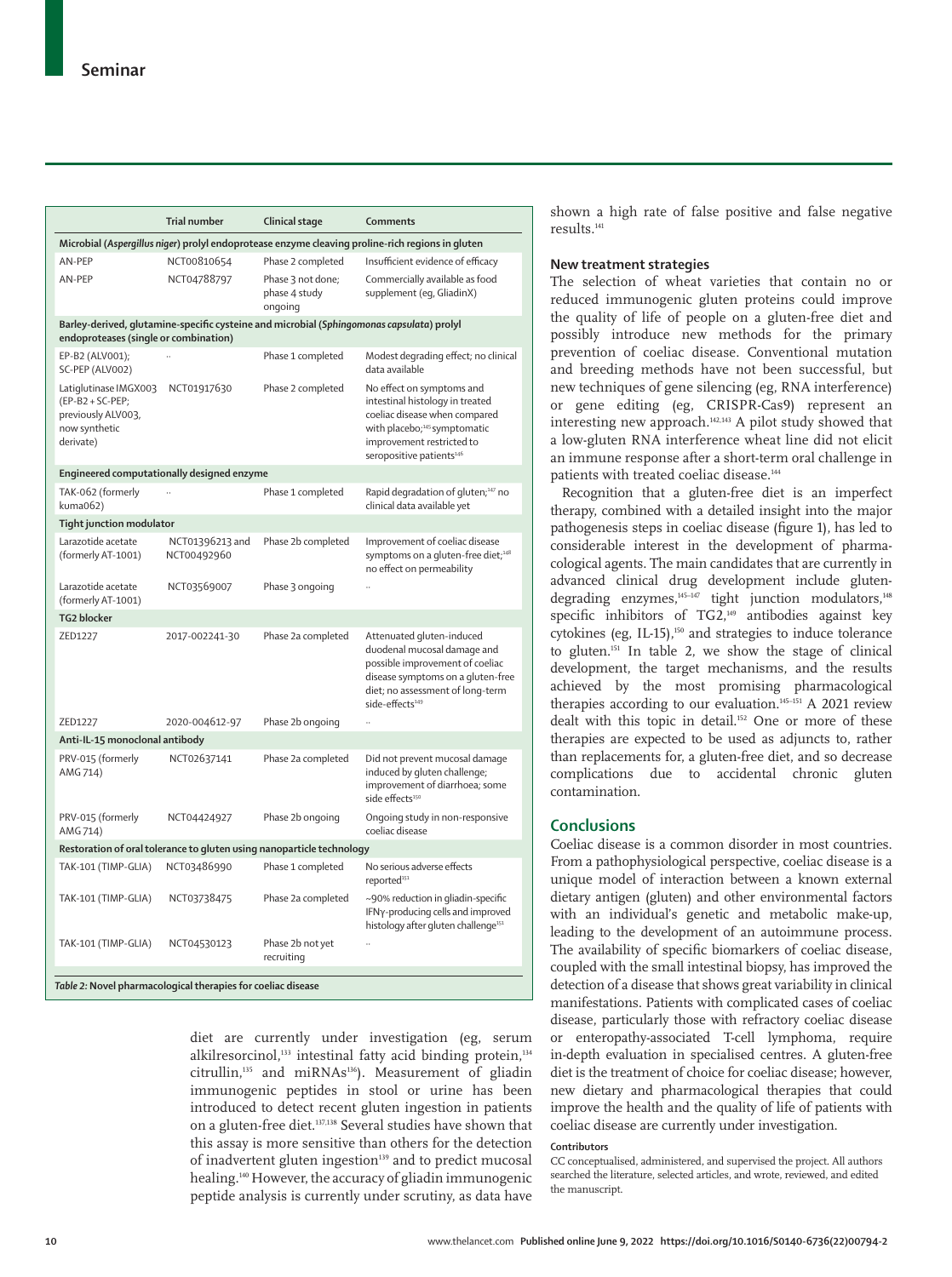#### **Declaration of interests**

CC serves as a scientific consultant for Dr Schaer Food and has received grants from Noos; EFV holds a Canada Research Chair, is funded by the Canadian Institutes of Health Research grant PJT-168840, serves on the advisory board of the Biocodex Microbiota Foundation, and receives grants from Gilead Sciences, Kalyoppe, and the Biocodex Microbiota Foundation, outside of the submitted work. All other authors declare no competing interests.

#### **Acknowledgments**

We thank Geoffrey Holmes (Sheffield, UK), for kindly reviewing the final manuscript.

#### **References**

- 1 Ludvigsson JF, Leffler DA, Bai JC, et al. The Oslo definitions for coeliac disease and related terms. *Gut* 2013; **62:** 43–52.
- 2 Di Sabatino A, Corazza GR. Coeliac disease. *Lancet* 2009; **373:** 1480–93.
- 3 Lebwohl B, Sanders DS, Green PHR. Coeliac disease. *Lancet* 2018: **391:** 70–81.
- Singh P, Arora A, Strand TA, et al. Global prevalence of celiac disease: systematic review and meta-analysis. *Clin Gastroenterol Hepatol* 2018; **16:** 823–36.
- 5 Fukunaga M, Ishimura N, Abe T, et al. Serological screening for celiac disease in adults in Japan: Shimane CoHRE study. *JGH Open* 2020; **4:** 558–60.
- Jansson-Knodell CL, Hujoel IA, West CP, et al. Sex difference in celiac disease in undiagnosed populations: a systematic review and meta-analysis. *Clin Gastroenterol Hepatol* 2019; **17:** 1954–68.
- Gatti S, Lionetti E, Balanzoni L, et al. Increased prevalence of celiac disease in school-age children in Italy. *Clin Gastroenterol Hepatol* 2020; **18:** 596–603.
- Levinson-Castiel R, Eliakim R, Shinar E, et al. Rising prevalence of celiac disease is not universal and repeated testing is needed for population screening. *United European Gastroenterol J* 2019; **7:** 412–18.
- King JA, Jeong J, Underwood FE, et al. Incidence of celiac disease is increasing over time: a systematic review and meta-analysis. *Am J Gastroenterol* 2020; **115:** 507–25.
- 10 Zhou C, Gao F, Gao J, et al. Prevalence of coeliac disease in northwest China: heterogeneity across Northern Silk Road ethnic populations. *Aliment Pharmacol Ther* 2020; **51:** 1116–29.
- 11 Ramakrishna BS, Makharia GK, Chetri K, et al. Prevalence of adult celiac disease in India: regional variations and associations. *Am J Gastroenterol* 2016; **111:** 115–23.
- 12 Karell K, Louka AS, Moodie SJ, et al. HLA types in celiac disease patients not carrying the *DQA1\*05-DQB1\*02* (DQ2) heterodimer: results from the European Genetics Cluster on Celiac Disease. *Hum Immunol* 2003; **64:** 469–77.
- 13 Kuja-Halkola R, Lebwohl B, Halfvarson J, Wijmenga C, Magnusson PK, Ludvigsson JF. Heritability of non-HLA genetics in coeliac disease: a population-based study in 107000 twins. *Gut* 2016; **65:** 1793–98.
- 14 Ricaño-Ponce I, Gutierrez-Achury J, Costa AF, et al. Immunochip meta-analysis in European and Argentinian populations identifies two novel genetic loci associated with celiac disease. *Eur J Hum Genet* 2020; **28:** 313–23.
- 15 Cerqueira JXM, Saavalainen P, Kurppa K, et al. Independent and cumulative coeliac disease-susceptibility loci are associated with distinct disease phenotypes. *J Hum Genet* 2021; **66:** 613–23.
- 16 Wieser H. Chemistry of gluten proteins. *Food Microbiol* 2007; **24:** 115–19.
- 17 Sollid LM, Qiao S-W, Anderson RP, Gianfrani C, Koning F. Nomenclature and listing of celiac disease relevant gluten T-cell epitopes restricted by HLA-DQ molecules. *Immunogenetics* 2012; **64:** 455–60.
- 18 Verdu EF, Schuppan D. Co-factors, microbes and immunogenetics in celiac disease to guide novel approaches for diagnosis and treatment. *Gastroenterology* 2021; **161:** 1395–1411.
- 19 Jabri B, Sollid LM. T cells in celiac disease. *J Immunol* 2017; **198:** 3005–14.
- 20 Fasano A, Catassi C. Clinical practice. Celiac disease. *N Engl J Med* 2012; **367:** 2419–26.
- 21 Catassi GN, Vallorani M, Cerioni F, Lionetti E, Catassi C. A negative fallout of COVID-19 lockdown in Italy: life-threatening delay in the diagnosis of celiac disease. *Dig Liver Dis* 2020; **52:** 1092–93.
- 22 Therrien A, Kelly CP, Silvester JA. Celiac disease: extraintestinal manifestations and associated conditions. *J Clin Gastroenterol* 2020; **54:** 8–21.
- 23 Stefanelli G, Viscido A, Longo S, Magistroni M, Latella G. Persistent iron deficiency anemia in patients with celiac disease despite a gluten-free diet. *Nutrients* 2020; **12:** 2176.
- 24 Mearns ES, Taylor A, Thomas Craig KJ, et al. Neurological manifestations of neuropathy and ataxia in celiac disease: a systematic review. *Nutrients* 2019; **11:** 380.
- 25 Reunala T, Hervonen K, Salmi T. Dermatitis herpetiformis: an update on diagnosis and management. *Am J Clin Dermatol* 2021; **22:** 329–38.
- 26 Di Sabatino A, Rosado MM, Cazzola P, et al. Splenic hypofunction and the spectrum of autoimmune and malignant complications in celiac disease. *Clin Gastroenterol Hepatol* 2006; **4:** 179–86.
- 27 Ciccocioppo R, Kruzliak P, Cangemi GC, et al. The spectrum of differences between childhood and adulthood celiac disease. *Nutrients* 2015; **7:** 8733–51.
- 28 Catassi C, Bearzi I, Holmes GK. Association of celiac disease and intestinal lymphomas and other cancers. *Gastroenterology* 2005; **128** (suppl 1)**:** S79–86.
- 29 Taczanowska A, Schwandt A, Amed S, et al. Celiac disease in children with type 1 diabetes varies around the world: an international, cross-sectional study of 57 375 patients from the SWEET registry. *J Diabetes* 2021; **13:** 448–57.
- 30 Elfström P, Montgomery SM, Kämpe O, Ekbom A, Ludvigsson JF. Risk of thyroid disease in individuals with celiac disease. *J Clin Endocrinol Metab* 2008; **93:** 3915–21.
- Efe C, Torgutalp M, Henriksson I, et al. Extrahepatic autoimmune diseases in primary biliary cholangitis: prevalence and significance for clinical presentation and disease outcome. *J Gastroenterol Hepatol* 2021; **36:** 936–42.
- 32 Bartoloni E, Bistoni O, Alunno A, et al. Celiac disease prevalence is increased in primary Sjogren's syndrome and diffuse systemic sclerosis: lessons from a large multi-center study. *J Clin Med* 2019; **8:** 540.
- 33 Pinto-Sanchez MI, Seiler CL, Santesso N, et al. Association between inflammatory bowel diseases and celiac disease: a systematic review and meta-analysis. *Gastroenterology* 2020; **159:** 884–903.
- 34 Stewart M, Andrews CN, Urbanski S, Beck PL, Storr M. The association of coeliac disease and microscopic colitis: a large population-based study. *Aliment Pharmacol Ther* 2011; **33:** 1340–49.
- 35 Wang N, Truedsson L, Elvin K, et al. Serological assessment for celiac disease in IgA deficient adults. *PLoS One* 2014; **9:** e93180.
- 36 Liu E, Wolter-Warmerdam K, Marmolejo J, Daniels D, Prince G, Hickey F. Routine screening for celiac disease in children with Down syndrome improves case finding. *J Pediatr Gastroenterol Nutr* 2020; **71:** 252–56.
- 37 Al-Bluwi GSM, AlNababteh AH, Östlundh L, Al-Shamsi S, Al-Rifai RH. Prevalence of celiac disease in patients with Turner syndrome: systematic review and meta-analysis. *Front Med* 2021; **8:** 674896.
- 38 Pangallo E, Parma B, Mariani M, et al. Williams-Beuren syndrome and celiac disease: a real association? *Eur J Med Genet* 2020; **63:** 103999.
- 39 Husby S, Koletzko S, Korponay-Szabó I, et al. European Society Paediatric Gastroenterology, Hepatology and Nutrition guidelines for diagnosing coeliac disease. *J Pediatr Gastroenterol Nutr* 2020; **70:** 141–56.
- 40 Husby S, Murray JA, Katzka DA. AGA clinical practice update on diagnosis and monitoring of celiac disease-changing utility of serology and histologic measures: expert review. *Gastroenterology* 2019; **156:** 885–89.
- 41 Al-Toma A, Volta U, Auricchio R, et al. European Society for the Study of Coeliac Disease (ESsCD) guideline for coeliac disease and other gluten-related disorders. *United European Gastroenterol J* 2019; **7:** 583–613.
- Bai JC, Fried M, Corazza GR, et al. World Gastroenterology Organisation global guidelines on celiac disease. *J Clin Gastroenterol* 2013; **47:** 121–26.
- 43 Hill ID, Fasano A, Guandalini S, et al. NASPGHAN clinical report on the diagnosis and treatment of gluten-related disorders. *J Pediatr Gastroenterol Nutr* 2016; **63:** 156–65.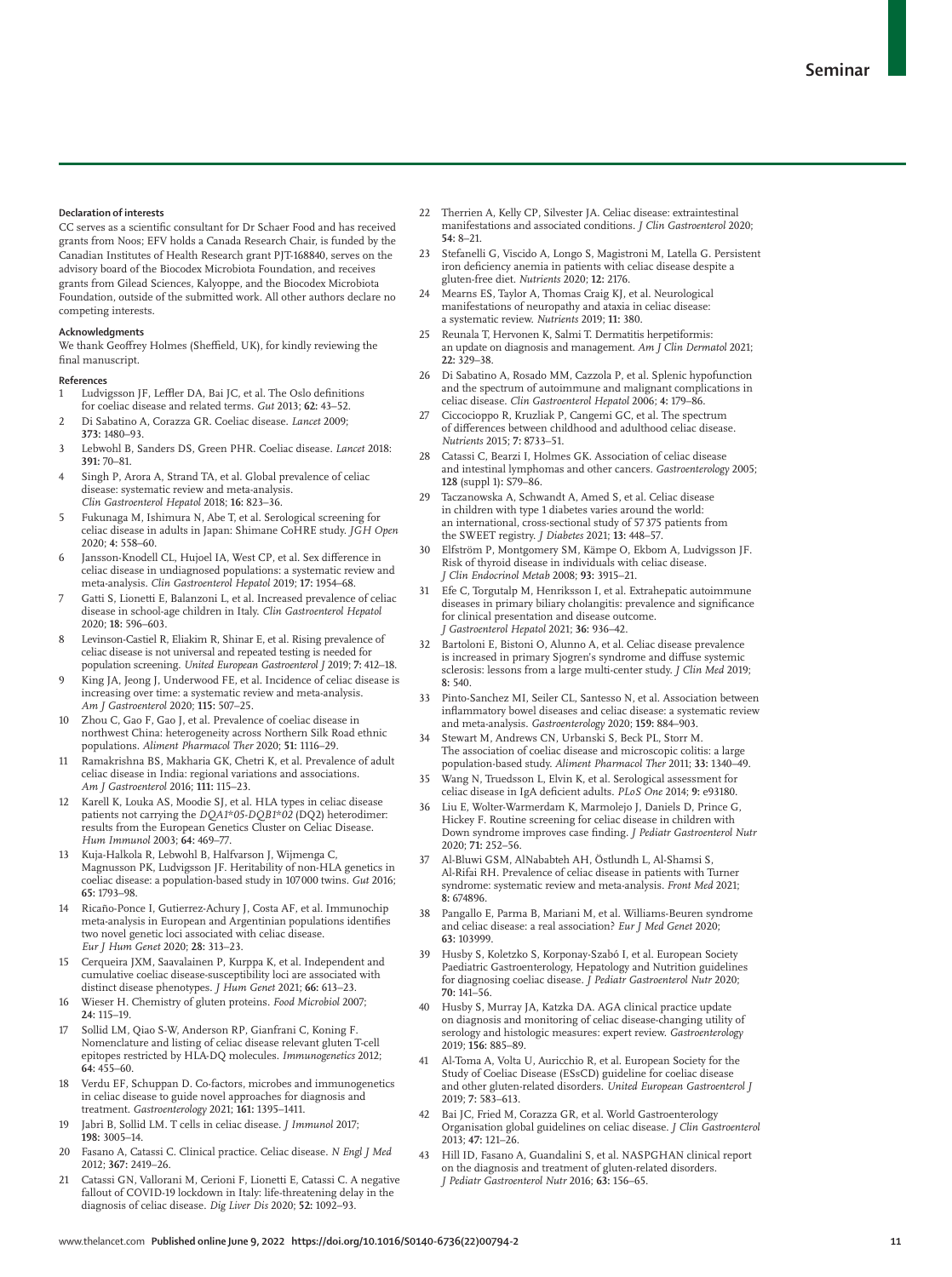- 44 Holmes G, Ciacci C. The serological diagnosis of coeliac disease—a step forward. *Gastroenterol Hepatol Bed Bench* 2018; **11:** 209–15.
- 45 Previtali G, Licini L, D'Antiga L, et al. Celiac disease diagnosis without biopsy: is a 10× uln antitransglutaminase result suitable for a chemiluminescence method? *J Pediatr Gastroenterol Nutr* 2018; **66:** 645–50.
- 46 Lewis NR, Scott BB. Meta-analysis: deamidated gliadin peptide antibody and tissue transglutaminase antibody compared as screening tests for coeliac disease. *Aliment Pharmacol Ther* 2010; **31:** 73–81.
- 47 Catassi GN, Pulvirenti A, Monachesi C, Catassi C, Lionetti E. Diagnostic accuracy of IgA anti-transglutaminase and IgG anti-deamidated gliadin for diagnosis of celiac disease in children under two years of age: a systematic review and meta-analysis. *Nutrients* 2021; **14:** 7.
- 48 Hoerter NA, Shannahan SE, Suarez J, et al. Diagnostic yield of isolated deamidated gliadin peptide antibody elevation for celiac disease. *Dig Dis Sci* 2017; **62:** 1272–76.
- 49 Grode L, Møller Jensen T, Parkner T, et al. Diagnostic accuracy of a point-of-care test for celiac disease antibody screening among infertile patients. *Inflamm Intest Dis* 2019; **4:** 123–30.
- 50 Lauwers GY, Fasano A, Brown IS. Duodenal lymphocytosis with no or minimal enteropathy: much ado about nothing? *Mod Pathol* 2015; **28** (suppl 1)**:** S22–29.
- 51 Leonard MM, Lebwohl B, Rubio-Tapia A, Biagi F. AGA clinical practice update on the evaluation and management of seronegative enteropathies: expert review. *Gastroenterology* 2021; **160:** 437–44.
- 52 Oberhuber G. Histopathology of celiac disease. *Biomed Pharmacother* 2000; **54:** 368–72.
- 53 Rostom A, Murray JA, Kagnoff MF. American Gastroenterological Association (AGA) Institute Technical Review on the diagnosis and management of celiac disease. *Gastroenterology* 2006; **131:** 1981–2002.
- 54 Adelman DC, Murray J, Wu TT, Mäki M, Green PH, Kelly CP. Measuring change in small intestinal histology in patients with celiac disease. *Am J Gastroenterol* 2018; **113:** 339–47.
- 55 McCarty TR, O'Brien CR, Gremida A, Ling C, Rustagi T. Efficacy of duodenal bulb biopsy for diagnosis of celiac disease: a systematic review and meta-analysis. *Endosc Int Open* 2018; **6:** E1369–78.
- 56 Werkstetter KJ, Korponay-Szabó IR, Popp A, et al. Accuracy in diagnosis of celiac disease without biopsies in clinical practice. *Gastroenterology* 2017; **153:** 924–35.
- 57 Penny HA, Raju SA, Lau MS, et al. Accuracy of a no-biopsy approach for the diagnosis of coeliac disease across different adult cohorts. *Gut* 2021; **70:** 876–83.
- 58 Lionetti E, Castellaneta S, Francavilla R, Pulvirenti A, Naspi Catassi G, Catassi C. Long-term outcome of potential celiac disease in genetically at-risk children: the prospective CELIPREV cohort study. *J Clin Med* 2019; **8:** 186.
- 59 Auricchio R, Mandile R, Del Vecchio MR, et al. Progression of celiac disease in children with antibodies against tissue transglutaminase and normal duodenal architecture. *Gastroenterology* 2019; **157:** 413–20.
- 60 Salmi TT, Collin P, Korponay-Szabó IR, et al. Endomysial antibodynegative coeliac disease: clinical characteristics and intestinal autoantibody deposits. *Gut* 2006; **55:** 1746–53.
- 61 Castellaneta S, Piccinno E, Oliva M, et al. High rate of spontaneous normalization of celiac serology in a cohort of 446 children with type 1 diabetes: a prospective study. *Diabetes Care* 2015; **38:** 760–66.
- 62 Lerma JC, Escobar PC, Simo EM, Aliaga ED, Miguel BP, Ribes-Koninckx C. Low gluten consumption by young children from families with a history of coeliac disease. *J Pediatr Gastroenterol Nutr* 2014; **58:** e50.
- 63 Rej A, Sanders DS. Gluten-free diet and its 'cousins' in irritable bowel syndrome. *Nutrients* 2018; **10:** 1727.
- 64 Brown NK, Guandalini S, Semrad C, Kupfer SS. A clinician's guide to celiac disease HLA genetics. *Am J Gastroenterol* 2019; **114:** 1587–92.
- 65 Malamut G, Cellier C. Refractory celiac disease. *Gastroenterol Clin North Am* 2019; **48:** 137–44.
- 66 Baggus EMR, Hadjivassiliou M, Cross S, et al. How to manage adult coeliac disease: perspective from the NHS England rare diseases collaborative network for non-responsive and refractory coeliac disease. *Frontline Gastroenterol* 2019; **11:** 235–42.
- 67 Cording S, Lhermitte L, Malamut G, et al. Oncogenetic landscape of lymphomagenesis in coeliac disease. *Gut* 2022; **71:** 497–508.
- 68 Hrdlickova B, Mulder CJ, Malamut G, et al. A locus at 7p14.3 predisposes to refractory celiac disease progression from celiac disease. *Eur J Gastroenterol Hepatol* 2018; **30:** 828–37.
- 69 Meresse B, Korneychuk N, Malamut G, Cerf-Bensussan N. Interleukin-15, a master piece in the immunological jigsaw of celiac disease. *Dig Dis* 2015; **33:** 122–30.
- 70 Rowinski SA, Christensen E. Epidemiologic and therapeutic aspects of refractory coeliac disease—a systematic review. *Dan Med J* 2016; **63:** A5307.
- 71 Rubio-Tapia A, Malamut G, Verbeek WHM, et al. Creation of a model to predict survival in patients with refractory coeliac disease using a multinational registry. *Aliment Pharmacol Ther* 2016; **44:** 704–14.
- Lebwohl B, Green PHR, Söderling J, Roelstraete B, Ludvigsson JF. Association between celiac disease and mortality risk in a Swedish population. *JAMA* 2020; **323:** 1277–85.
- 73 Lebwohl B, Green PHR, Emilsson L, et al. Cancer risk in 47,241 individuals with celiac disease: a nationwide cohort study. *Clin Gastroenterol Hepatol* 2022; **20:** e111–31.
- Ludvigsson JF. Mortality and malignancy in celiac disease. *Gastrointest Endosc Clin N Am* 2012; **22:** 705–22.
- 75 Emilsson L, Semrad C, Lebwohl B, Green PHR, Ludvigsson JF. Risk of small bowel adenocarcinoma, adenomas, and carcinoids in a nationwide cohort of individuals with celiac disease. *Gastroenterology* 2020; **159:** 1686–94.
- 76 Caio G, Volta U, Ursini F, Manfredini R, De Giorgio R. Small bowel adenocarcinoma as a complication of celiac disease: clinical and diagnostic features. *BMC Gastroenterol* 2019; **19:** 45.
- Holmes GKT, Muirhead A. Mortality in coeliac disease: a population-based cohort study from a single centre in southern Derbyshire, UK. *BMJ Open Gastroenterol* 2018; **5:** e000201.
- 78 Wieser H, Segura V, Ruiz-Carnicer Á, Sousa C, Comino I. Food safety and cross-contamination of gluten-free products: a narrative review. *Nutrients* 2021; **13:** 2244.
- 79 Lionetti E, Gatti S, Galeazzi T, et al. Safety of oats in children with celiac disease: a double-blind, randomized, placebo-controlled trial. *J Pediatr* 2018; **194:** 116–22.
- 80 La Vieille S, Pulido OM, Abbott M, Koerner TB, Godefroy S. Celiac disease and gluten-free oats: a Canadian position based on a literature review. *Can J Gastroenterol Hepatol* 2016; **2016:** 1870305.
- 81 Catassi C, Fabiani E, Iacono G, et al. A prospective, double-blind, placebo-controlled trial to establish a safe gluten threshold for patients with celiac disease. *Am J Clin Nutr* 2007; **85:** 160–66.
- 82 Vici G, Belli L, Biondi M, Polzonetti V. Gluten free diet and nutrient deficiencies: a review. *Clin Nutr* 2016; **35:** 1236–41.
- 83 Stein AC, Liao C, Paski S, Polonsky T, Semrad CE, Kupfer SS. Obesity and cardiovascular risk in adults with celiac disease. *J Clin Gastroenterol* 2016; **50:** 545–50.
- 84 Möller SP, Hayes B, Wilding H, Apputhurai P, Tye-Din JA, Knowles SR. Systematic review: exploration of the impact of psychosocial factors on quality of life in adults living with coeliac disease. *J Psychosom Res* 2021; **147:** 110537.
- 85 White LE, Bannerman E, Gillett PM. Coeliac disease and the gluten-free diet: a review of the burdens; factors associated with adherence and impact on health-related quality of life, with specific focus on adolescence. *J Hum Nutr Diet* 2016; **29:** 593–606.
- 86 Verma AK, Gatti S, Galeazzi T, et al. Gluten contamination in naturally or labeled gluten-free products marketed in Italy. *Nutrients* 2017; **9:** 115.
- See JA, Kaukinen K, Makharia GK, Gibson PR, Murray JA. Practical insights into gluten-free diets. *Nat Rev Gastroenterol Hepatol* 2015; **12:** 580–91.
- 88 Emilsson L, Lebwohl B, Green PH, Murray JA, Mårild K, Ludvigsson JF. Mucosal healing and the risk of serious infections in patients with celiac disease. *United European Gastroenterol J* 2018; **6:** 55–62.
- 89 Seiler CL, Kiflen M, Stefanolo JP, et al. Probiotics for celiac disease: a systematic review and meta-analysis of randomized controlled trials. *Am J Gastroenterol* 2020; **115:** 1584–95.
- 90 Nazareth S, Lebwohl B, Tennyson CA, Simpson S, Greenlee H, Green PH. Dietary supplement use in patients with celiac disease in the United States. *J Clin Gastroenterol* 2015; **49:** 577–81.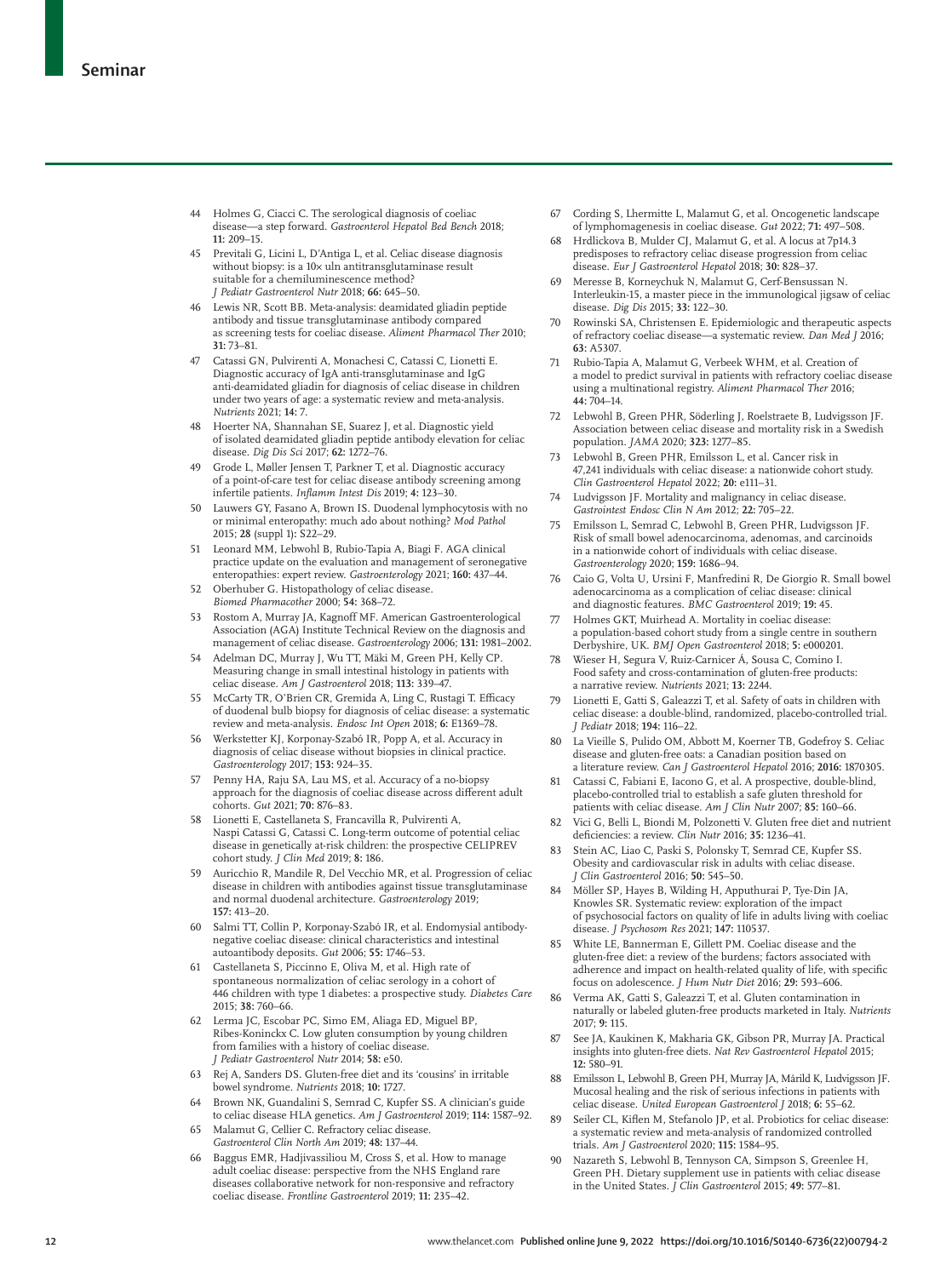- 91 Mukewar SS, Sharma A, Rubio-Tapia A, Wu TT, Jabri B, Murray JA. Open-capsule budesonide for refractory celiac disease. *Am J Gastroenterol* 2017; **112:** 959–67.
- 92 Hujoel IA, Murray JA. Refractory celiac disease. *Curr Gastroenterol Rep* 2020; **22:** 18.
- 93 Cellier C, Bouma G, van Gils T, et al. Safety and efficacy of AMG 714 in patients with type 2 refractory coeliac disease: a phase 2a, randomised, double-blind, placebo-controlled, parallel-group study. *Lancet Gastroenterol Hepatol* 2019; **4:** 960–70.
- 94 Biagi F, Bianchi PI, Marchese A, et al. A score that verifies adherence to a gluten-free diet: a cross-sectional, multicentre validation in real clinical life. *Br J Nutr* 2012; **108:** 1884–88.
- Leffler DA, Dennis M, Edwards George JB, et al. A simple validated gluten-free diet adherence survey for adults with celiac disease. *Clin Gastroenterol Hepatol* 2009; **7:** 530–36.
- 96 Wessels MMS, Te Lintelo M, Vriezinga SL, Putter H, Hopman EG, Mearin ML. Assessment of dietary compliance in celiac children using a standardized dietary interview. *Clin Nutr* 2018; **37:** 1000–04.
- 97 Gidrewicz D, Trevenen CL, Lyon M, Butzner JD. Normalization time of celiac serology in children on a gluten-free diet. *J Pediatr Gastroenterol Nutr* 2017; **64:** 362–67.
- 98 Leonardi S, Spina M, Spicuzza L, Rotolo N, La Rosa M. Hepatitis B vaccination failure in celiac disease: is there a need to reassess current immunization strategies? *Vaccine* 2009; **27:** 6030–33.
- Habash N, Choung RS, Jacobson RM, Murray JA, Absah I. Celiac disease: risk of hepatitis B infection. *J Pediatr Gastroenterol Nutr* 2022; **74:** 328–32.
- 100 Vriezinga S, Borghorst A, van den Akker-van Marle E, et al. E-healthcare for celiac disease—a multicenter randomized controlled trial. *J Pediatr* 2018; **195:** 154–60.
- 101 Siniscalchi M, Zingone F, Savarino EV, D'Odorico A, Ciacci C. COVID-19 pandemic perception in adults with celiac disease: an impulse to implement the use of telemedicine. *Dig Liver Dis* 2020; **52:** 1071–75.
- 102 Junker Y, Zeissig S, Kim SJ, et al. Wheat amylase trypsin inhibitors drive intestinal inflammation via activation of toll-like receptor 4. *J Exp Med* 2012; **209:** 2395–408.
- 103 Geisslitz S, Weegels P, Shewry P, et al. Wheat amylase/trypsin inhibitors (ATIs): occurrence, function and health aspects. *Eur J Nutr* 2022; published online March 2. https://doi.org/10.1007/ s00394-022-02841-y.
- 104 Koletzko S, Lee HS, Beyerlein A, et al. Cesarean section on the risk of celiac disease in the offspring: the TEDDY study. *J Pediatr Gastroenterol Nutr* 2018; **66:** 417–24.
- 105 Vriezinga SL, Auricchio R, Bravi E, et al. Randomized feeding intervention in infants at high risk for celiac disease. *N Engl J Med* 2014; **371:** 1304–15.
- 106 Lionetti E, Castellaneta S, Francavilla R, et al. Introduction of gluten, HLA status, and the risk of celiac disease in children. *N Engl J Med* 2014; **371:** 1295–303.
- 107 Mårild K, Tapia G, Midttun Ø, et al. Smoking in pregnancy, cord blood cotinine and risk of celiac disease diagnosis in offspring. *Eur J Epidemiol* 2019; **34:** 637–49.
- 108 Tapia G, Chudá K, Kahrs CR, et al. Parechovirus infection in early childhood and association with subsequent celiac disease. *Am J Gastroenterol* 2021; **116:** 788–95.
- 109 Leonard MM, Karathia H, Pujolassos M, et al. Multi-omics analysis reveals the influence of genetic and environmental risk factors on developing gut microbiota in infants at risk of celiac disease. *Microbiome* 2020; **8:** 130.
- 110 Lund-Blix NA, Tapia G, Mårild K, et al. Maternal fibre and gluten intake during pregnancy and risk of childhood celiac disease: the MoBa study. *Sci Rep* 2020; **10:** 16439.
- 111 Lionetti E, Castellaneta S, Francavilla R, Pulvirenti A, Catassi C. Mode of delivery and risk of celiac disease: risk of celiac disease and age at gluten introduction cohort study. *J Pediatr* 2017; **184:** 81–86.
- 112 Logan K, Perkin MR, Marrs T, et al. Early gluten introduction and celiac disease in the EAT study: a prespecified analysis of the EAT randomized clinical trial. *JAMA Pediatr* 2020; **174:** 1041–47.
- 113 Andrén Aronsson C, Lee HS, Hård Af Segerstad EM, et al. Association of gluten intake during the first 5 years of life with incidence of celiac disease autoimmunity and celiac disease among children at increased risk. *JAMA* 2019; **322:** 514–23.
- 114 Lindfors K, Lin J, Lee HS, et al. Metagenomics of the faecal virome indicate a cumulative effect of enterovirus and gluten amount on the risk of coeliac disease autoimmunity in genetically at risk children: the TEDDY study. *Gut* 2020; **69:** 1416–22.
- 115 Stene LC, Honeyman MC, Hoffenberg EJ, et al. Rotavirus infection frequency and risk of celiac disease autoimmunity in early childhood: a longitudinal study. *Am J Gastroenterol* 2006; **101:** 2333–40.
- 116 Bouziat R, Hinterleitner R, Brown JJ, et al. Reovirus infection triggers inflammatory responses to dietary antigens and development of celiac disease. *Science* 2017; **356:** 44–50.
- 117 Kahrs CR, Chuda K, Tapia G, et al. Enterovirus as trigger of coeliac disease: nested case-control study within prospective birth cohort. *BMJ* 2019; **364:** l231.
- 118 Kemppainen KM, Lynch KF, Liu E, et al. Factors that increase risk of celiac disease autoimmunity after a gastrointestinal infection in early life. *Clin Gastroenterol Hepatol* 2017; **15:** 694–702.
- 119 Inns T, Fleming KM, Iturriza-Gomara M, Hungerford D. Paediatric rotavirus vaccination, coeliac disease and type 1 diabetes in children: a population-based cohort study. *BMC Med* 2021; **19:** 147.
- 120 Dydensborg Sander S, Nybo Andersen AM, Murray JA, Karlstad Ø, Husby S, Størdal K. Association between antibiotics in the first year of life and celiac disease. *Gastroenterology* 2019; **156:** 2217–29.
- 121 Lebwohl B, Spechler SJ, Wang TC, Green PH, Ludvigsson JF. Use of proton pump inhibitors and subsequent risk of celiac disease. *Dig Liver Dis* 2014; **46:** 36–40.
- 122 Kemppainen KM, Vehik K, Lynch KF, et al. Association between early-life antibiotic use and the risk of islet or celiac disease autoimmunity. *JAMA Pediatr* 2017; **171:** 1217–25.
- 123 Leonard MM, Valitutti F, Karathia H, et al. Microbiome signatures of progression toward celiac disease onset in at-risk children in a longitudinal prospective cohort study. *Proc Natl Acad Sci USA* 2021; **118:** e2020322118.
- 124 Caminero, Galipeau HJ, McCarville JL, et al. Duodenal bacteria from patients with celiac disease and healthy subjects distinctly affect gluten breakdown and immunogenicity. *Gastroenterology* 2016; **151**: 670–83.
- 125 Lamas B, Hernandez-Galan L, Galipeau HJ, et al. Aryl hydrocarbon receptor ligand production by the gut microbiota is decreased in celiac disease leading to intestinal inflammation. *Sci Transl Med* 2020; **12:** eaba0624.
- 126 Petersen J, Ciacchi L, Tran MT, et al. T cell receptor cross-reactivity between gliadin and bacterial peptides in celiac disease. *Nat Struct Mol Biol* 2020; **27:** 49–61.
- 127 Galipeau HJ, Verdu EF. The double-edged sword of gut bacteria in celiac disease and implications for therapeutic potential. *Mucosal Immunol* 2022; **15:** 235–43.
- 128 Sarna VK, Lundin KEA, Mørkrid L, Qiao S-W, Sollid LM, Christophersen A. HLA-DQ-gluten tetramer blood test accurately identifies patients with and without celiac disease in absence of gluten consumption. *Gastroenterology* 2018; **154:** 886–96.
- 129 Bascuñán KA, Pérez-Bravo F, Gaudioso G, et al. A miRNA-based blood and mucosal approach for detecting and monitoring celiac disease. *Dig Dis Sci* 2020; **65:** 1982–91.
- 130 Kurki A, Kemppainen E, Laurikka P, Kaukinen K, Lindfors K. The use of peripheral blood mononuclear cells in celiac disease diagnosis and treatment. *Expert Rev Gastroenterol Hepatol* 2021; **15:** 305–16.
- 131 Goel G, Tye-Din JA, Qiao SW, et al. Cytokine release and gastrointestinal symptoms after gluten challenge in celiac disease. *Sci Adv* 2019; **5:** eaaw7756.
- 132 Leonard MM, Silvester JA, Leffler D, et al. Evaluating responses to gluten challenge: a randomized, double-blind, 2-dose gluten challenge trial. *Gastroenterology* 2021; **160:** 720–33.
- 133 Choung RS, Murray JA, Marietta EV, Van Dyke CT, Ross AB. Serum alkylresorcinols as biomarkers of dietary gluten exposure in coeliac disease. *Aliment Pharmacol Ther* 2017; **45:** 643–52.
- 134 Adriaanse MP, Leffler DA, Kelly CP, et al. Serum I-FABP detects gluten responsiveness in adult celiac disease patients on a short-term gluten challenge. *Am J Gastroenterol* 2016; **111:** 1014–22.
- 135 Singh A, Verma AK, Das P, et al. Non-immunological biomarkers for assessment of villous abnormalities in patients with celiac disease. *J Gastroenterol Hepatol* 2020; **35:** 438–45.